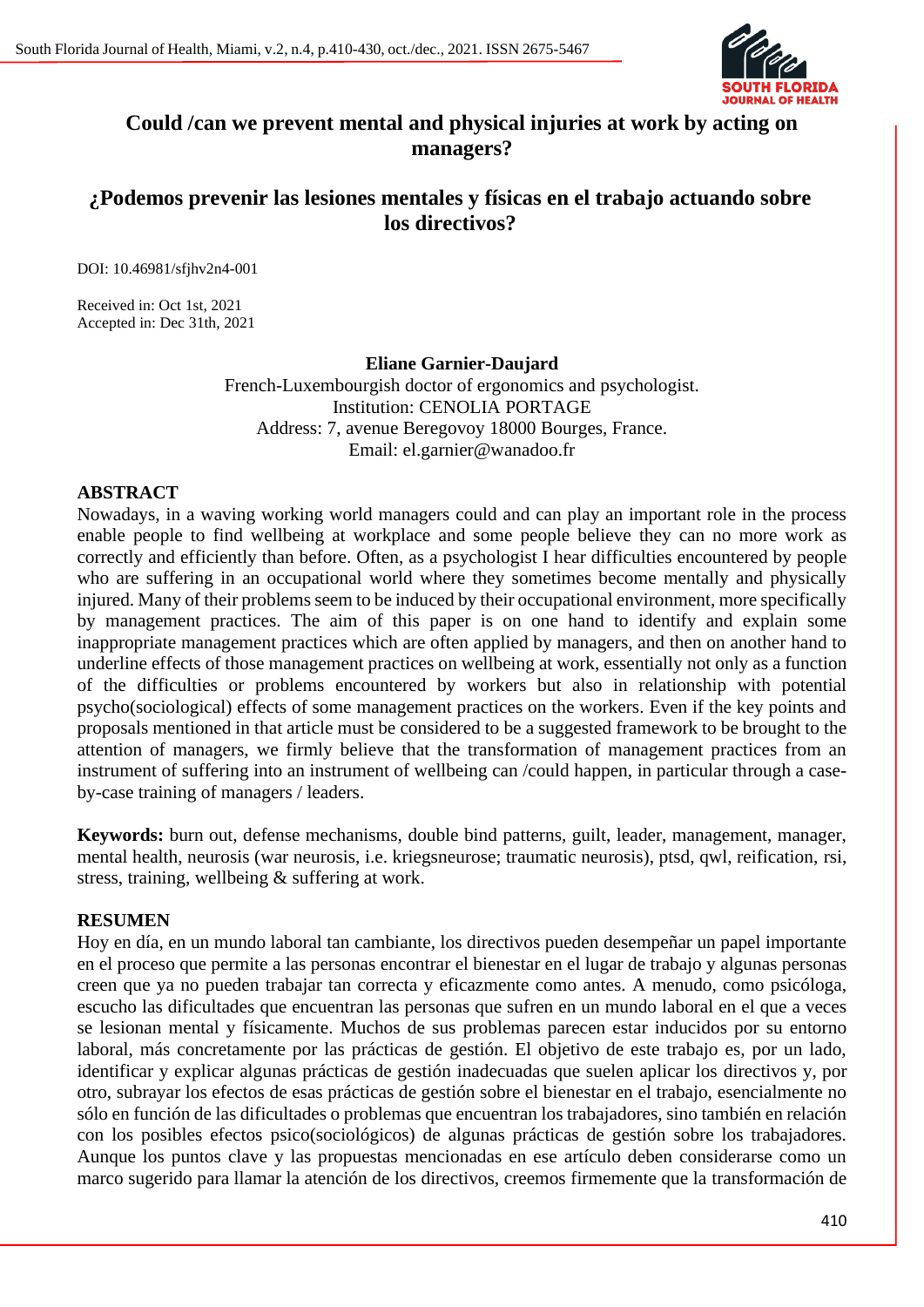

las prácticas de gestión de un instrumento de sufrimiento en un instrumento de bienestar puede/podría ocurrir, en particular a través de una formación caso por caso de los directivos/líderes.

**Palabras clave:** burn out, mecanismos de defensa, patrones de doble vínculo, culpa, líder, gestión, gerente, salud mental, neurosis (neurosis de guerra, es decir, kriegsneurose; neurosis traumática), tept, qwl, reificación, rsi, estrés, formación, bienestar y sufrimiento en el trabajo.

# **1 INTRODUCCIÓN**

This article is an extension of a short PowerPoint presented in 2019 in the  $5<sup>th</sup>$  International Conference on Wellbeing at Work in Issy-les-Moulineaux (France). The data as reports from the field are extracted from results obtained on more than 5,000 diverse and various people met over more than 20 years, whether as patients received face-to-face or as workers investigated in surveys / valuations about prevention of occupational health diseases. As a psychologist, we often receive people, whether employees, handworkers or managers, who suffer at work, and sometimes since a long time. Nowadays, it seems to us that the relationship between the so-called "toxic management" (M. Thevenet, 2008) practices and occupational diseases is more specifically and very often concerned. Diverse effects of management practices are pathogenic and could affect working conditions, and thus wellbeing at work. Our proposals for improving the QWT (Quality of Work Life) must be considered to be a suggested framework to be used by managers as means and tools for developing their skills to allow their subordinates to avoid suffering at work on the basis of a diagnosis related to (socio)psychological concepts.

#### **2 METHOD**

*The main characteristics of the method are described below. It integrates the occupational environment and its evolution within the 3 last decades.* In Europe, especially in France, both following aspects seem to represent the background of the current framework: the European directive 89/391/EEC published on 06/12/1989; new words and expressions successively introduced in the occupational world. **Among the concepts** gradually appearing over the 30 last years, we can mention **those** relating to the physical and mental health (e.g. and respectively: Repetitive Strain Injuries / RSI. and Post-Traumatic Stress Disorder / PTSD) and **another** very often used by managers (QWL, wellbeing and pleasure at work, suicide prevention, etc.). Among the problems encountered at the workplace we have often discovered links between suffering at work in its wide sense and management practices. Therefore, **the managers have a major role to play in the process allowing working people to reach wellbeing and to prevent suffering at work**.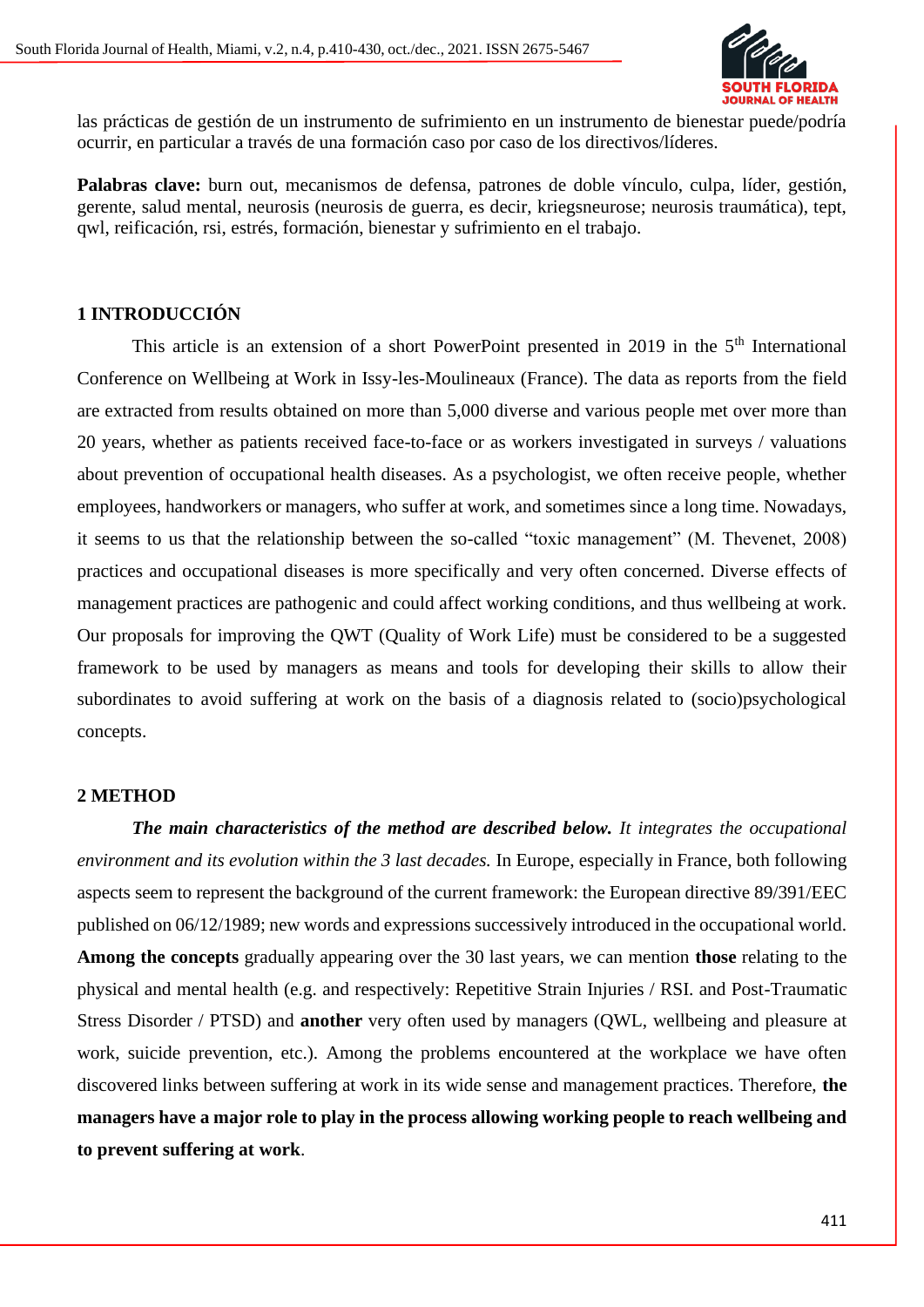

#### **3 OUR INVESTIGATIONS**

The below-mentioned data have been collected *on one side* in several surveys, the most of them having been carried out in France and a few of them in Europe, and *on another side* from patients received face-to-face in France ( $\simeq$  10% were bi-national). Audits, surveys or collective management trainings have been carried out in many organizations belonging to a wide range of sectors (trading, transport, agriculture, industrial and administrative sectors, etc.). The studies have been carried out on the request of a Director, a Head Manager, Social Partners, or legal institutions, etc. Most people received face-to-face in the last ten years in France mainly belonged *either* to small organizations *or* to the public sector like hospitals, local collectivities, education, etc. *Data were collected in different ways*. We have used adequate questionnaires related to the aim of our study: the items investigated have been elaborated by ourself or in collaboration with occupational doctors, employees, workers, social partners, employers, etc. Sometimes, we have proposed to extend or modify an investigation tool existing in the organization (either having been designed by the organization or belonging to a well-known investigation method like Karasek's / Siegrist's questionnaire). In order to collect as much practical and factual data as possible, as much open questions as necessary to meet that aim have been included. However, three kinds of inquiry have been used: data were collected by computer surveys or during face-to-face interviews / consultations or at workstation or during trainings, whether for managers or subordinates. *Concerning the sampling and the sample,* we are aware of the fact that only the data related to the purpose of this present study have been chosen because, in our opinion, it was the best way of collecting random data illustrating the relationship between some management practices and occupational health.

*Overview on investigated people. Over the last twenty years* we collected data concerning people whose main characteristics are listed in the tables 1 and 2 below. The data shown refer to the number of workers having been met, to the kind of work carried out (handwork or administrative work), and to the size of the organization to which they belong (less than 100; between 100 and 1,000; more than 1,000 employees). *As concerns the distinction between men and women,* we consider it of minor importance related to the number of people which could be investigated. With regards to the number of organizations and years where data have been collected and to the number of possible working people which could have been investigated, it seemed to be hard to select a sample being representative of the whole working population.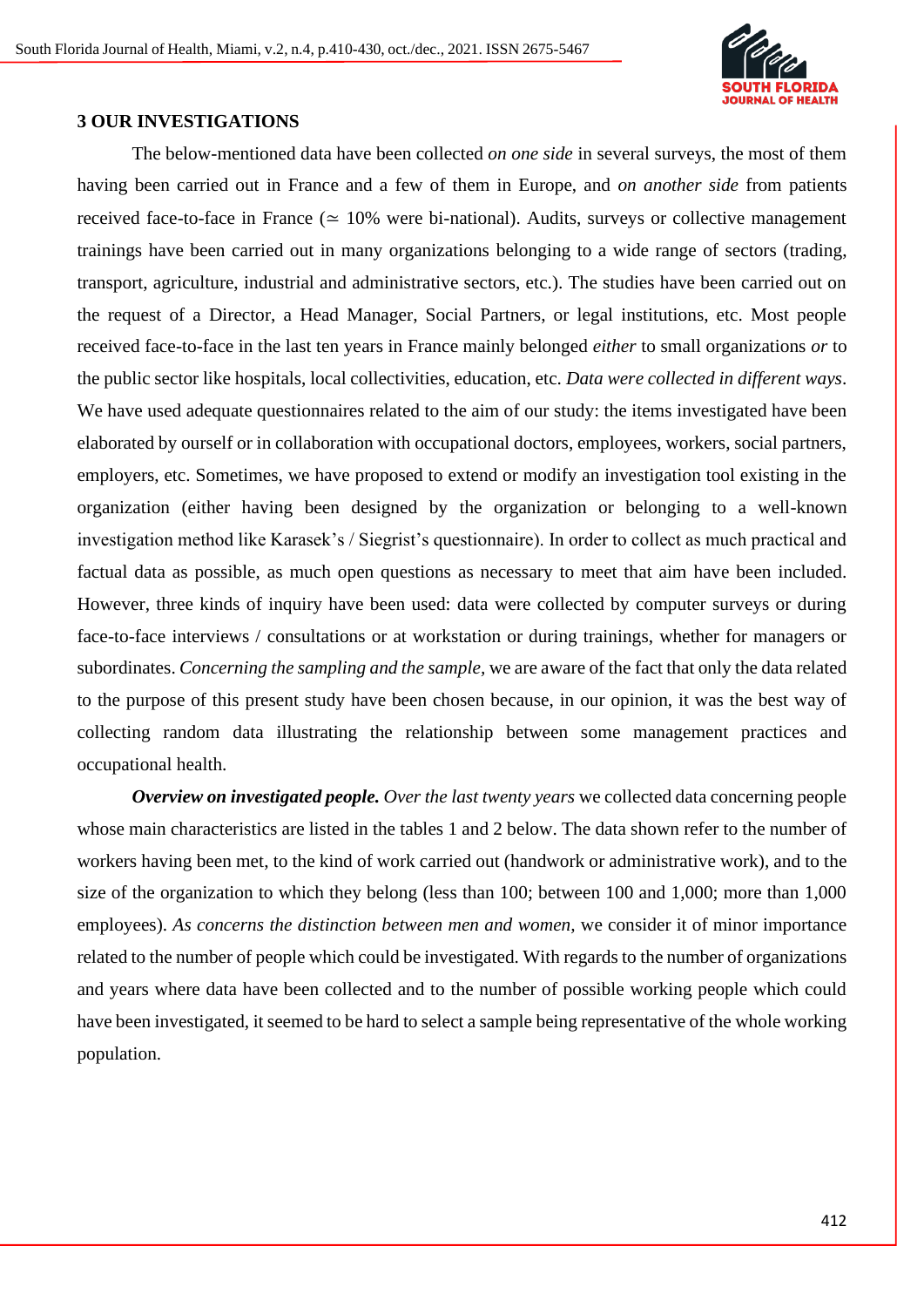

Table 1. Summarized data about audits, surveys, or trainings carried out in organizations.

|                     | Size of the organization |                             |                  |
|---------------------|--------------------------|-----------------------------|------------------|
| Kind of work        | $< 100$ workers          | $\geq 100 \& 1,000$ workers | $>1.000$ workers |
| Administrative work | .000                     | 2.000                       | 5.000            |
| <b>Handwork</b>     | 200                      | 4.000                       | 2.000            |

*In the table 1 above* we can see people investigated in small and big organizations are more administrative employees than handworkers (1,000 vs. 200 and 5,000 vs. 2,000). As concerns people working in medium-sized organizations (between 100 and 1,000 employees), the ratio is inverted (2,000 vs. 4,000). We can note that the % of handworkers investigated in big organizations is smaller than the % of administrative people. We will add the data taken in account in the table 1 only concern the employees having fulfilled a questionnaire received by email: ≃ between 30 and 50% of the total recipients fulfilled that questionnaire.

Table 2. Summarized data concerning patients received face-to-face in the last ten years.

| Size of the organization |                             |                  |
|--------------------------|-----------------------------|------------------|
| $< 100$ workers          | $\geq 100 \& 1,000$ workers | $>1,000$ workers |
| 88                       |                             |                  |
|                          |                             |                  |
|                          |                             |                  |

*As concerns the patients received face-to-face in the last ten years*, many of them are administrative people working in small and medium-sized organizations. *In the table 2* above look at the very low number of handworkers who have decided themselves to consult a psychologist. *If we compare the data shown in the table 1 with those mentioned in the table 2, how can we explain the very low rate of handworkers who consult a psychologist?* Perhaps they decide to consult after having met a doctor or talked with friends, parents or coworkers. However, French people seldom consult at their own initiative. We will add that almost all handworkers shown in the table 2 worked or had worked in public hospitals or local collectivities in France. Concerning administrative workers, 60% of them are females (50% of them were home-care aides, nurses and worked in small organizations, 20% were teachers in public or private sector, and 20% managers).

*Data processing.* 30 years ago, we published a first basic model (Daujard, 1986), which has been largely improved and up-to-dated over the years [Figure 1 shown below, Daujard, 1986]: it allows us to take in account all the necessary and sufficient elements, parameters and factors which could be involved in suffering-at-work, whatever the occupational conditions and contingences. That background model consists of 3 "sets" (human being, human environment, physical environment) which are intertwined and constantly interact with one another as a function of time and space. That model must be used as a tool for investigating, identifying, and analyzing critical pathogenic factors and parameters, and then for elaborating proposals to improve working conditions; however, those proposals must be designed in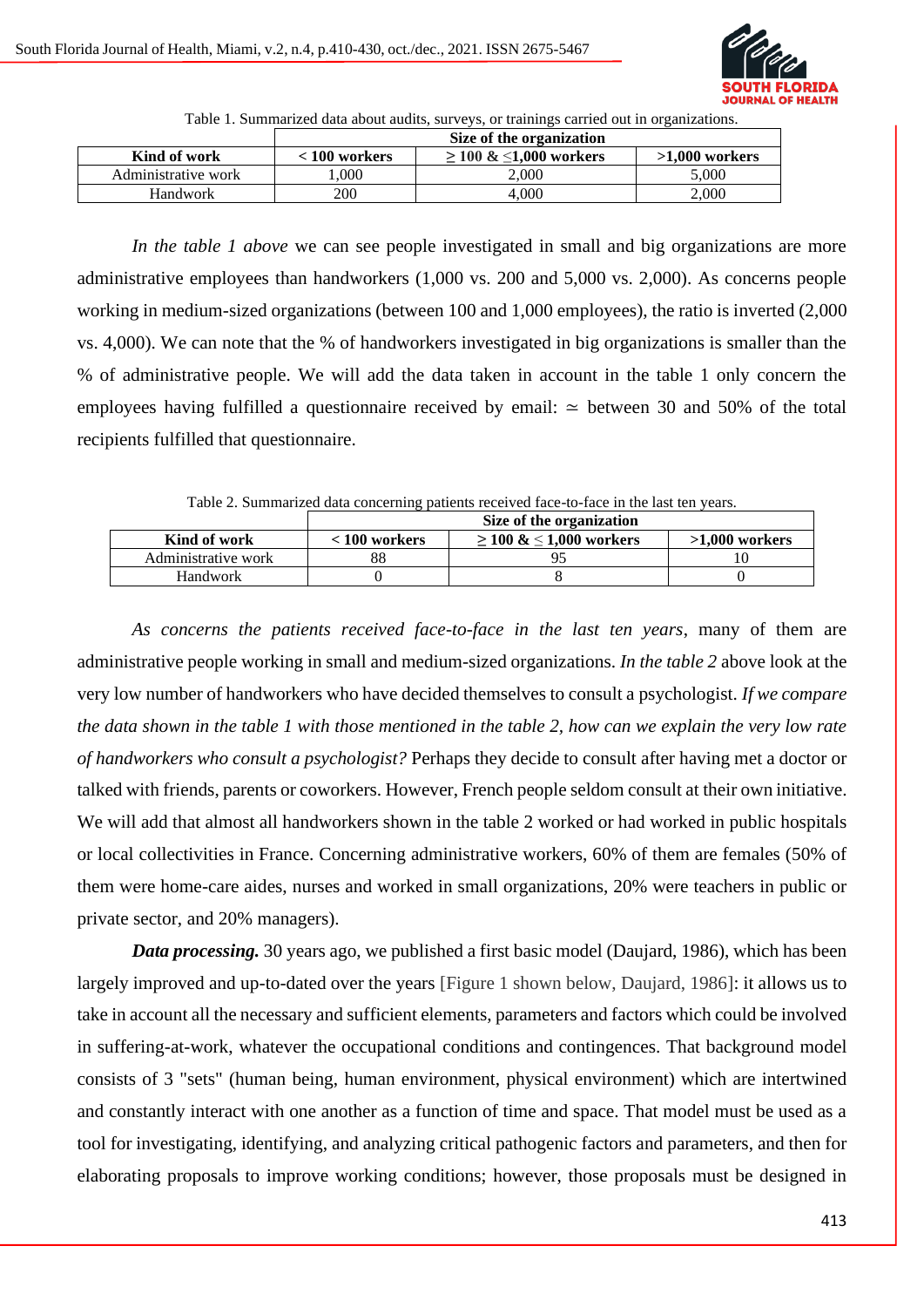

collaboration, partnership and coworking with people directly or indirectly affected, whether managers or subordinates. The managers can also 'deal' with those sets in a constantly waving working world to help workers to perform their tasks as efficiently and stress-free as possible, and to increase and enhance their competencies, skills and abilities.

Figure 1. Improved and up-to-dated background model, designed in order to prevent, amongst other things, diseases and disorders at work.



#### **4 RESULTS**

*relationships between management practices and suffering at work. Managers could / can play a very important role* in the process allowing workers to avoid stress and other pathogenic feelings. Often, amongst the diverse origins of occupational diseases, we have identified some management practices which could induce iatrogenic and pathogenic effects on workers (in that article the word "worker" means, unless otherwise specified, employee, handworker, workman, manager, or leader, etc., that is to say all people who belong to the working population). In order **to discover intertwined links between management principles and wellbeing at work**, we have investigated and analyzed relationships between suffering at work and management practices, which should be seen in the light of the potentially pathogenic items involved into those practices; after that, we have analyzed and studied the possible pathogenic factors and their effects as a function of concepts related to psychology and sociology of organizations. The results of our study are reported below. **7 key points belonging to a non-exhaustive blacklist of management practices have been selected**.

#### **5 FIRST KEY POINT**

*neither method nor principle of management is used.* 'Management' and 'manager' are both polysemous words; it is perhaps for that reason that some people sometimes believe that not only everybody can manage but also that management is very easy to perform. Unfortunately, that is not the case. In fact, it happens that some leaders manage without applying any management principle; they are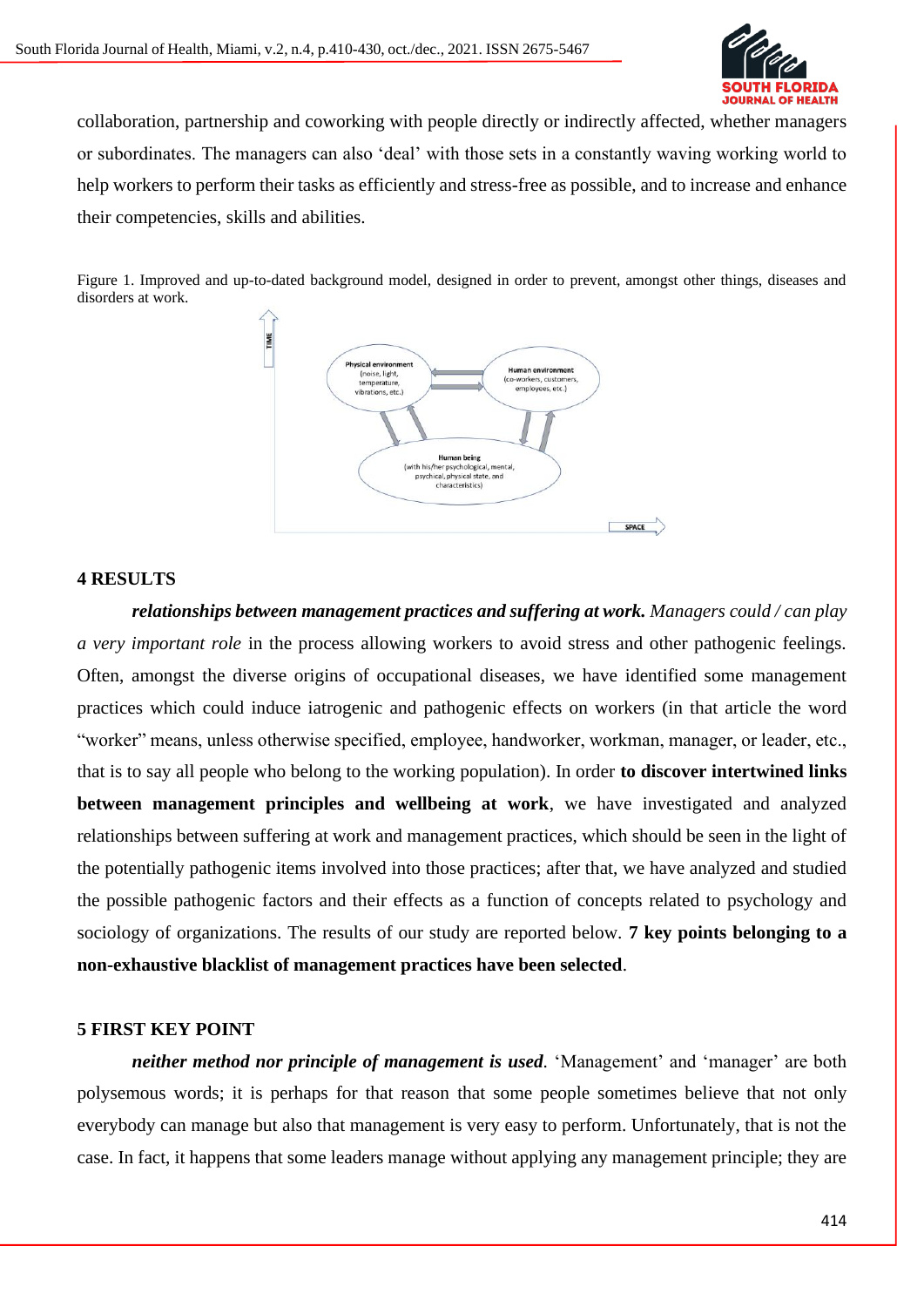

leading their subordinates haphazardly, sometimes are 'surfing in the prevailing wind direction', but often are 'lost in the storm'. Why do they do that? In order to answer, we will mention two possible main causes: firstly, their lack of knowledge, experience, and expertise in conjunction with an iterative lack of time; secondly, the so-called "casting errors". The next example illustrates a "casting error" encountered by investigating in a shipping hub where approximately 50 people worked on an area of o10,763.9 ft². In that hub, at midnight, we observed a manager coming from a team to which he had belonged as a subordinate; that inexperienced manager sometimes did nothing, but sometimes, did tasks to be carried out by his subordinates and often yelled: "*You don't know how to work."* Subordinates became stressed because nobody knew what to do or to say; their ability to work was restricted, impeded or hindered because they always work under pressure. In fact, the manager drove a self-propelled industrial truck at a very high speed, made shipping errors, carried a load exceeding the allowed weight from a place to another at the highest speed, and thus without looking at anything or anybody around. His subordinates were afraid of such occupational surroundings and often preferred to 'wait and see'. Indeed, serious consequences were induced and the subordinates were stressed, though the manager firmly believed he was doing the right thing, and thus because he was not aware of his errors. Therefore, to improve his management abilities, competences and skills, we have built an individually targeted training and designed a personal customized coaching in order to prevent negative psychological effects on that manager and his subordinates. He was trained and coached as follows: after having observed and analyzed, under real working conditions, the shipping tasks to be done by his subordinates, that manager was going to try to understand the causes of his main errors. Nowadays, he is able to manage his subordinates without inducing stress on them and he tries to avoid potential errors.

#### **6 SECOND KEY POINT**

*stress-based management.* As a representative example of 'toxic management' we will mention the behavior of some future managers. As a teacher in a French engineer school, we asked students about their proposals for making a brief speech about a management matter and some of them answered: "*About stress-based management*". We refused to validate that theme of speech and those future managers were disappointed. "*Why could we not manage by inducing stress upon our subordinates because we can talk about good stress?"* Our answer was the following: "*Even if some people say stressful constraints are good because of good stress, we cannot agree with such a view*". In fact, when people are talking about good stress, they very often think as said Taylor: the handworkers received "*60. per cent. more wages than other workmen around them"* (Taylor, 1911); however, those workers became physically and mentally overloaded because the increase in wages couldn't offset a constant physical and psychical overworking. If such a 'good stress' is induced, the other side of the coin is that workmen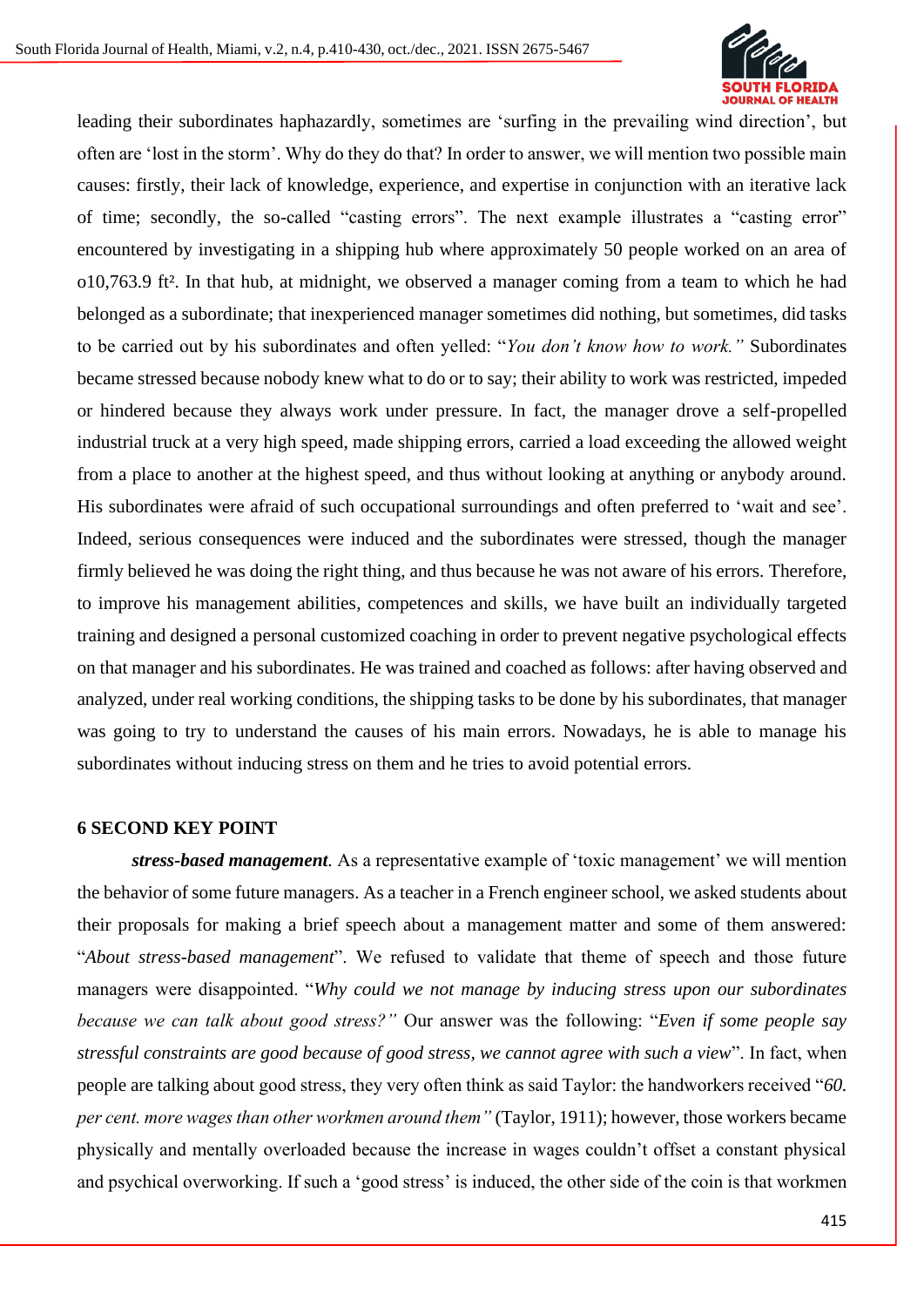

are not able to bear such an overloading, whether physically or mentally, during a long time because they are not robots. Even if handworkers always go faster and faster to do more and more tasks within the same amount of time, what kind of benefits will they get? Firstly, higher wages, but secondly, very high overload and often occupational diseases and health injuries. Indeed, even if the marathon runner thinks he has to go faster and faster to win a race or a sporting event, the difference between a runner and a worker could be summarized as follows: although some professional runners exist, we cannot compare a pleasure (for instance running) and a means allowing people to live and survive. Moreover, the etiology of the so-called 'good stress' appears to be similar to that of a drug addiction which could induce major depressive disorders, depression, etc., which sometimes conduct workers to death from suicide or karoshi (that Japanese word 'karoshi' means "overwork death"). Sometimes, we have met managers who were applying the so-called stress-based management "method". Why? The main causes seemed to be the fear of job loss and a blind obedience to the highest authority (Arendt, 1951 & 1977; Bourricaud, 1961; Milgram, 1974; Lunt, 2009) because managers preferred to obey to the hierarchy's orders without thinking than to get problems which could hinder their career; when stressful constraints are applied to the managers by the upper hierarchy level it often happens that they firmly believe that the constraints (deadlines, time, high and strong productivity requirements) applied on them by the head of the organization have to be applied on their subordinates (Miller, 1980). Nevertheless, it happens that managers did not quite agree with a stress-based management but they firmly believe "*the end justifies the means*". However, that kind of management can induce, even out of the worktime, violence, diseases, strained relationships between managers and their subordinates, and several iatrogenic effects already mentioned above in that paper. When we encounter a case of stress-based management, we always try to talk about it with the manager, and sometimes if necessary, with the upper hierarchy level whose answer is often the following: *"We can't do anything without closing the factory"*.

The next example illustrates such a practice and its pathogenic effects. In a French factory (2,000 people) located in an area where the job offer was very limited, we had filmed 25 people working on an assembly line in order to prove that the major cause of stress was recurrent part supply disruptions, very iterative breakdowns on the line, high decreases in productivity because many failures. In addition to repetitive breakdowns, the workers were overloaded, in particular by iterative orders given by the manager and rendered inaudible to the handworkers because of the ambient noise surrounding the workers who, in addition, knew that the daily production rate would not be performed and that they would work on Saturdays, as expressly required by their contractual agreement. So, they were unable to foresee any private event with their family because the fear of losing their job had conducted them to sign a working-time flexibility contract. After having watched the one hour-long film illustrating workers' activity and heard our explanations concerning the possible causes and potential effects on the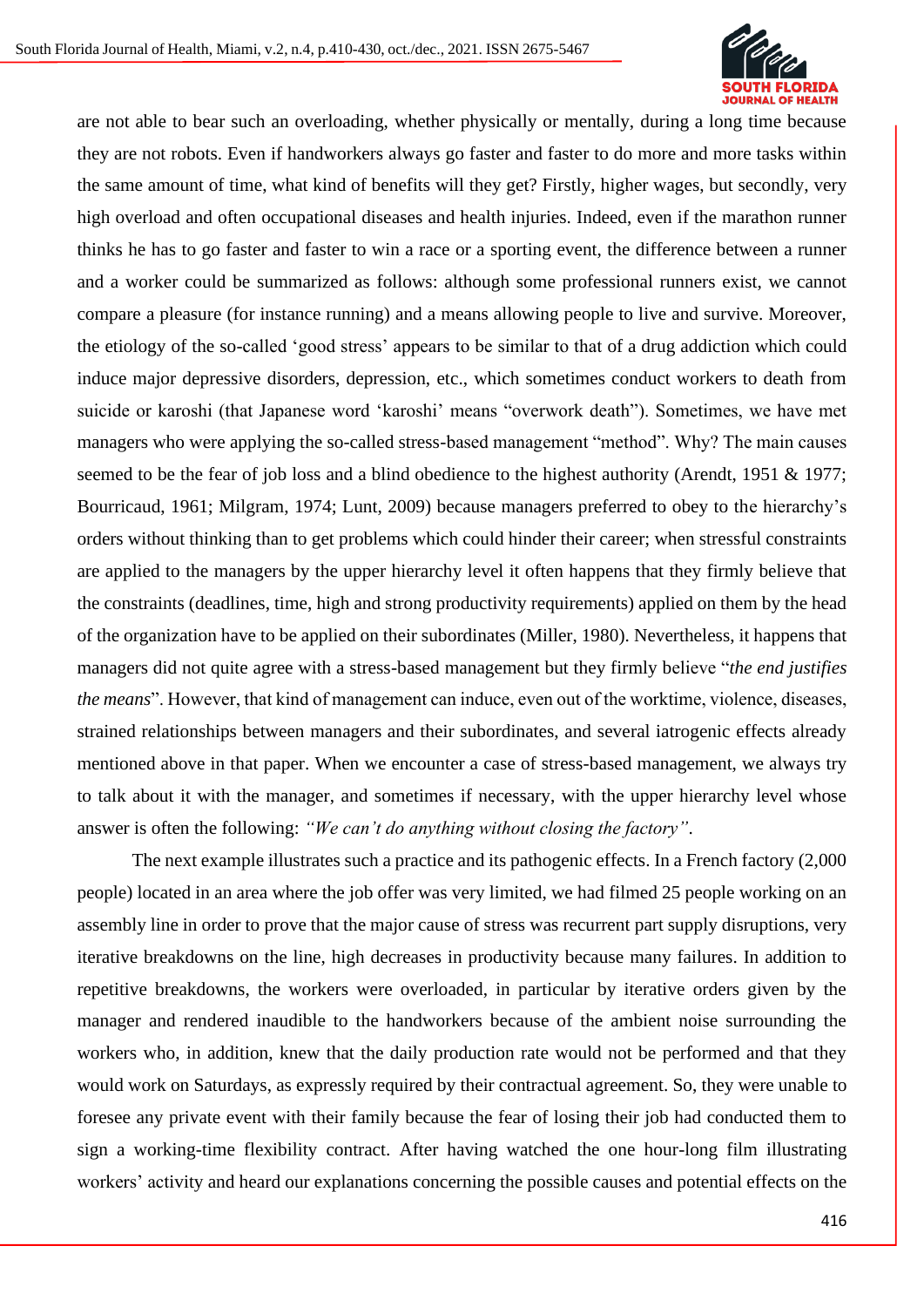

workers, the director said: "*But the workers can rest when breakdowns occur!*" Though we had explained with statistical and factual data that recurrent breakdowns were not similar to recovery breaks and are *not only* one cause of the increase in stress *but also* the main cause of the decrease in efficiency and productivity, that director didn't "*understand*" our explanations. However, it seems reasonable to think that his opinion was based to a Taylorian view, especially when Taylor said that the workmen always go slow and deliberately keep "*their employers ignorant of how fast work can be done"* (Taylor, 1911). *On one side* the previous example illustrates the difficulties encountered by the lower hierarchy level to report problems to a director. Indeed, since that director *did not* "*understand*", it seems to be clear that none of his subordinates could lead him to "*understand*" any explanation. It seems to use that managers often apply a "stress-based management method", whether consciously or not, or perhaps because of an ostrich-like policy, and thus without being aware of the consequences on workers' health.

The previous explanations confirm the major importance to sensitize the upper hierarchy level to management practices inducing diseases and injuries at workplace. However, the lack of 'understanding' associated with a lack of organization at the highest level of a factory might induce, amongst other effects, stress, burn-out, and brown-out (in particular when no sense, or more or less great meaning could be given by the workers to their tasks). Socio-economically speaking, we will add that, a few months after our study, the number of handworkers in that plant have begun to decrease and year after year more than half of handworkers had lost their job and every year more than one director left the organization.

*Third key point: workers are interchangeable as a function of space and time.* Amongst the factors involved in occupational diseases we will include the management 'method' based upon the interchangeability of workers, whose autonomy either no longer exists or is more or less reduced because of the effects of a 'toxic' management; in fact, workers can be displaced or interchanged at any time and without any explanation, in order to increase the efficiency of the production process. Indeed, a worker is neither a pawn on a chessboard nor a "thing", neither a number nor a registration number. Furthermore, in such surroundings the workers are considered like "res", in other word "things" in Latin. Psychologically speaking, we talk about "**reification**", i.e. "becoming a thing". Amongst the main effects of that reification we can mention the following ones: no sense can be given to the tasks to be carried out; the workers lose not only their physical references, especially in time and space but also their autonomy and identity at work. That loss of identity could result from iterative and stochastic changes in the content of the tasks. The French psychiatrist C. Dejours and J. P. Deranty, Professor in Department of philosophy in Australian Macquarie University, point out the "*centrality of work*" (Dejours & Deranty, 2015) in the human life, whether mentally, psychologically, sociologically or financially. In fact, the work allows people to think, to develop new skills, abilities, and competences but, when workers are used as pawns, they are dehumanized, which is the case in some organizations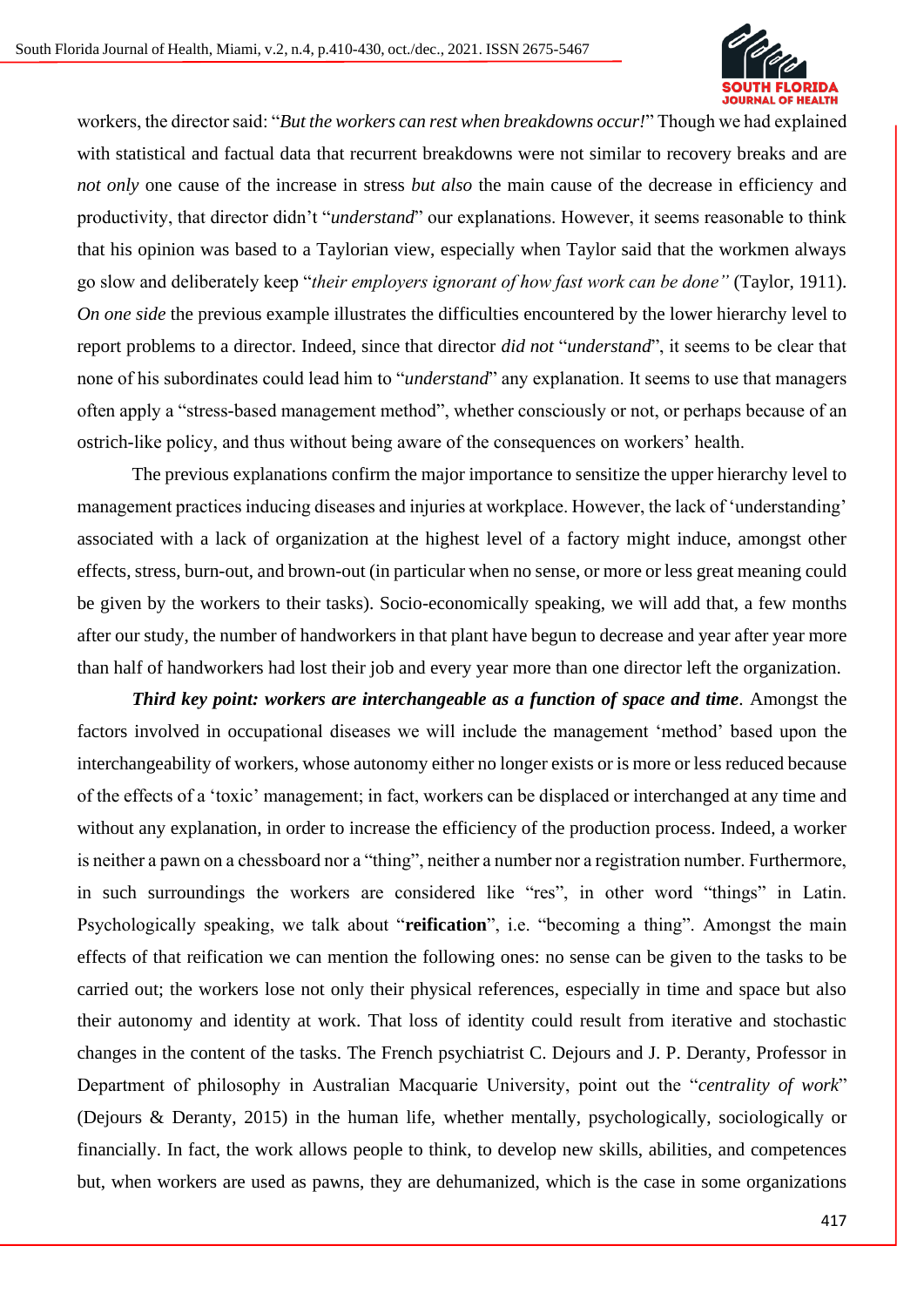

too when all private things like family or children photos are forbidden, whether they lay on a desk or hang on a wall.

The following sentence could become a 'red wire' to be included in a training for managers: the worker has "*to cease being a thing and to become a creator*" (Fromm, 1967). To reach this aim, workers and their manager together could elaborate new kinds, ways and manners of working and then make proposals to be tested during and after an adequate training in order to improve their working conditions. Very often, we have managed such training sessions where workers and their manager were talking together about the tasks carried out or to be done, and then tried to discover and to propose new ideas to be tested on site; finally, if applicable and possible, these proposals could be validated by all working people, that is to say workers and their manager. Such a kind of training allows managers to better understand, and then, if possible, to be aware of that: it is dangerous to apply any management method haphazardly. Furthermore, a case-to-case training can incite and allow managers to prevent not only the reification of workers but also the occurrence of occupational diseases.

*Fourth key point: "The right man"; the "one best way". The well-known book 'The principles of scientific management'* was written "*to prove … that the best management is a true science"* and that *"the fundamental principles of scientific management are applicable to all kinds of human activities*" (Taylor, 1911). Concerning handworkers, we will summarize Taylor's opinion in both following mythic expressions: "*The right man",* whether handworker or employee, and "*the one best way*", that is to say the "*tasks are carefully planned"*, including "*the exact time allowed for doing"* them*.* In our opinion, *on one side* Taylor's rules do not entirely take into account the skills, abilities, and competences of the workers though the "*first step*" of the recruiting process is "*the scientific selection of the workman*"; *on the other side* those principles could only take in account *not only* the opinion, viewpoint and belief of the head manager, i.e. very often the opinion of the engineer applying the '*fundamental principles of scientific management', but also* the workman who is dehumanized, i.e. almost 'exempt from any mind or thought'*.* What did Taylor mean by "*right*" and "*best*"? "*Right*" and "*best*" from whose point of view? When he talked about a workman, he said: "*He may be able to do, generally speaking, the highest grade of work for which his natural abilities fit him*" (Taylor, 1911). Do the previously mentioned Taylor's sentences imply that the workers cannot change anything in their working manner and style because they couldn't improve their "*natural abilities*" (Taylor, 1911)? Can we think and say that a worker "*is no longer recognized as homo faber but treat as an animal laborans*" (Arendt, 1951) and, among other things, he becomes an "*isolated man who lost his place in the political realm of action*" (Arendt, 1951)? If we look at the set "human being" above illustrated [Figure 1, Daujard, 1986], we can understand why a worker must be seen as a whole human unit and entity and cannot be observed as a man cut into various pieces without links between one another. In fact, studying only "*the highest grade of*" (Taylor, 1911)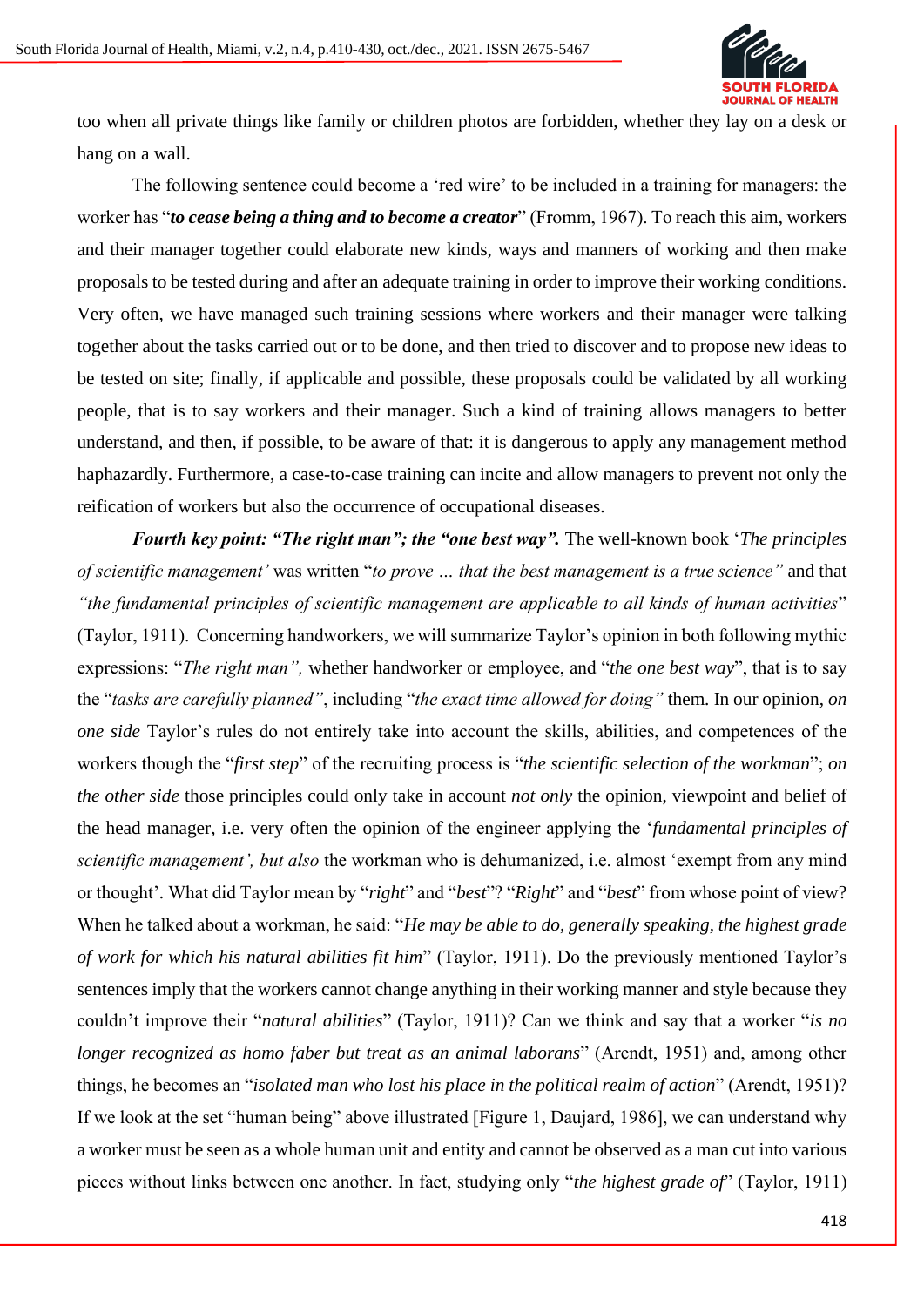

physical "*work*" would be helpful but wholly insufficient because physical load and mental load are linked and intertwined; therefore, we have to investigate, study and analyze them in relationship with one another. If not, we will break up the worker into various and diverse parts. Such a situation can relatively often be observed, in particular when an organization runs both day and night and the handworkers are on a 3-week rotation cycle (the  $1<sup>st</sup>$  week in the morning, the  $2<sup>nd</sup>$  week in the afternoon and the 3<sup>rd</sup> at night). Nevertheless, we have to take into account both aspects: 1. people working on an assembly line are very limited in the flexibility related to the tasks to be performed and we can consider that, in such a configuration, the iatrogenic effects on working people will be approximately similar to those mentioned in the 3<sup>rd</sup> key point described above; 2. sometimes, people working at an "individual" workplace can search for, and then discover more possibilities to modify their manner of carrying out the tasks, and thus to reduce the health risks. These Taylor's principles / rules could mean that a workman is not a thinking being but a robot because he carries out tasks without thinking, though a handworker is both a human being and a thinking being. In our sense, the possible, useful, and helpful way to struggle against the risk of mental diseases under such working conditions would be an adequate training whose content must integrate the principles described under the  $3<sup>rd</sup>$  key point above. Indeed, at the end of a training session managers should be able to ask themselves about their practices and, in the most cases, to change their mind about their previous managerial behavior after having talked about and analyzed their practices, preferably with their peers, but sometimes also with their hierarchy and their subordinates. However, to partially exonerate the managers, we will also mention that **they are not always aware of the potential pathogenic effects of their malevolent managerial behavior on the mental and psychical health of the workers**. We will add it appears today that Taylor was not aware of the iatrogenic pathogenic effects of the "*scientific management*" on the handworkers when he wrote "*In no case is the workman called upon to work at a pace which would be injurious to his health*" (Taylor, 2011).

# **7 FIFTH KEY POINT: NO COMMUNICATION OR LOW COMMUNICATION, OR COMMUNICATION FAILURE**.

More and more frequently, we encounter failures in communication because of recurrent time constraints, productivity requirements, lack of staff, increase in workload, etc. Thus, under those surroundings, the "*manager is always right*", many subordinates said. That kind of management through an on/off function can induce diseases at all levels of the organization because every pressure can be applied everywhere at every time, whether by managers on handworkers or on managers by their hierarchy. So, some managers often prefer to obey the orders than to disobey the instructions given by their hierarchy (Milgram, 1974). Therefore, it often happens that managers change their mind as a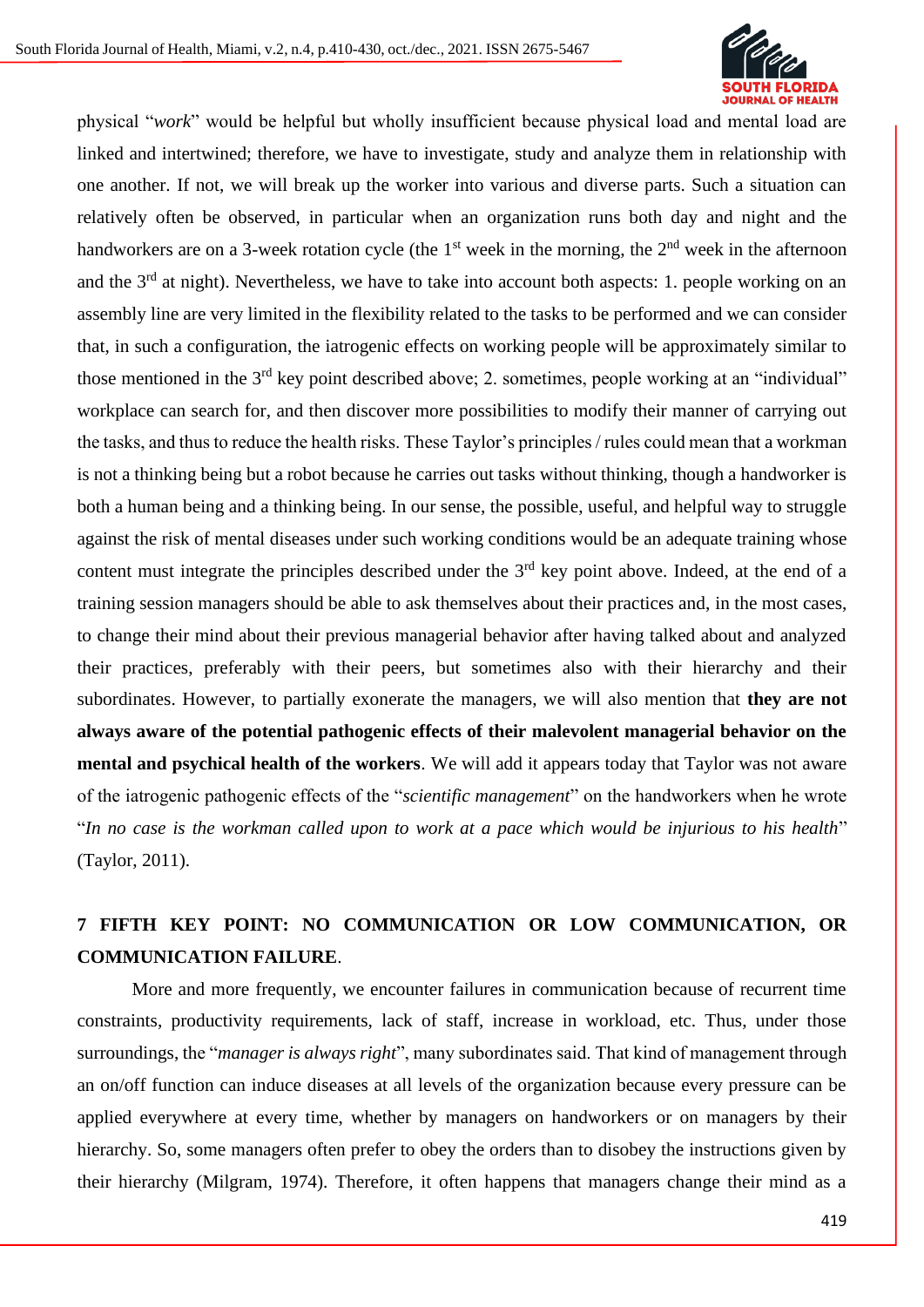

function of the orders received and the workers can no longer work as efficiently and correctly as possible when they often do not know what is expected from them. Amongst other negative effects we will mention mental, psychical, and physical overloading, which can conduct workers into violence and induce disobedience to authority, and even strike. That blind obedience to the highest authority could generate, among other things, failures and errors, and very often, neither the workers nor their manager can do anything against the causes and the pathogenic consequences of that lack of communication coming from the highest hierarchy levels.

However, communication is essential for human life; several negative effects can occur because of poor or low communication not only between upper and lower hierarchy levels, but also between subordinates. Unfortunately, the previous example (cf. the  $2<sup>nd</sup>$  key point above) illustrates difficulties in persuading the highest hierarchy level of the great importance of avoiding health diseases, which are also very often associated with high absenteeism.

The French psychiatrist and ergonomist R. Mucchielli (1976) had defined 3 variables integrated in the authority relationship between the subordinates and their manager (cf. explanations under the  $6<sup>th</sup>$ key point below): 1. *Situation*; 2. *Group* (a group is larger than a team); 3. *Manager's personality*. We always talk with managers about those 3 variables when we organize a training session about communication concerning the tasks to be done by the workers. Such a training may lead the managers to focus their attention on the tasks carried out by their subordinates but also on their subordinates themselves when all or some people encounter difficulties, in particular in carrying out hard, uneasy, complicated, new, or unusual tasks. And, as a result, an active collaboration within all the members of a team could go on when the training has ceased, especially if a close collaboration on the basis of concrete cases has been initiated during the training. The next example seems to be representative of 'mismanagement' without any communication or adequate communication. After having identified suffering at work in the invoicing service of a factory (400 employees) located in France and belonging to a multinational organization, the head manager asked us to help him to avoid suffering at work. 6 people (5 women and their manager) were concerned by our study. Let us mention the following data concerning the background and the framework of our investigation: within the last 5 years 5 directors left the factory; the manager of the invoicing service was retired since more than a year and nobody managed the service; 7 months ago, a woman, who was previously a secretary in another service, had become the manager of that service; a new director had joined the organization eight months ago. The 'new' manager of the invoicing service had "*designed a software able to do invoices very easily*", she said. Although she knew nothing about invoicing process, she had decided to "*develop a software to improve the performances"* of her service. Indeed, after having elaborated requirements to create a "*very good software*", she had met a software development engineer, who has designed a software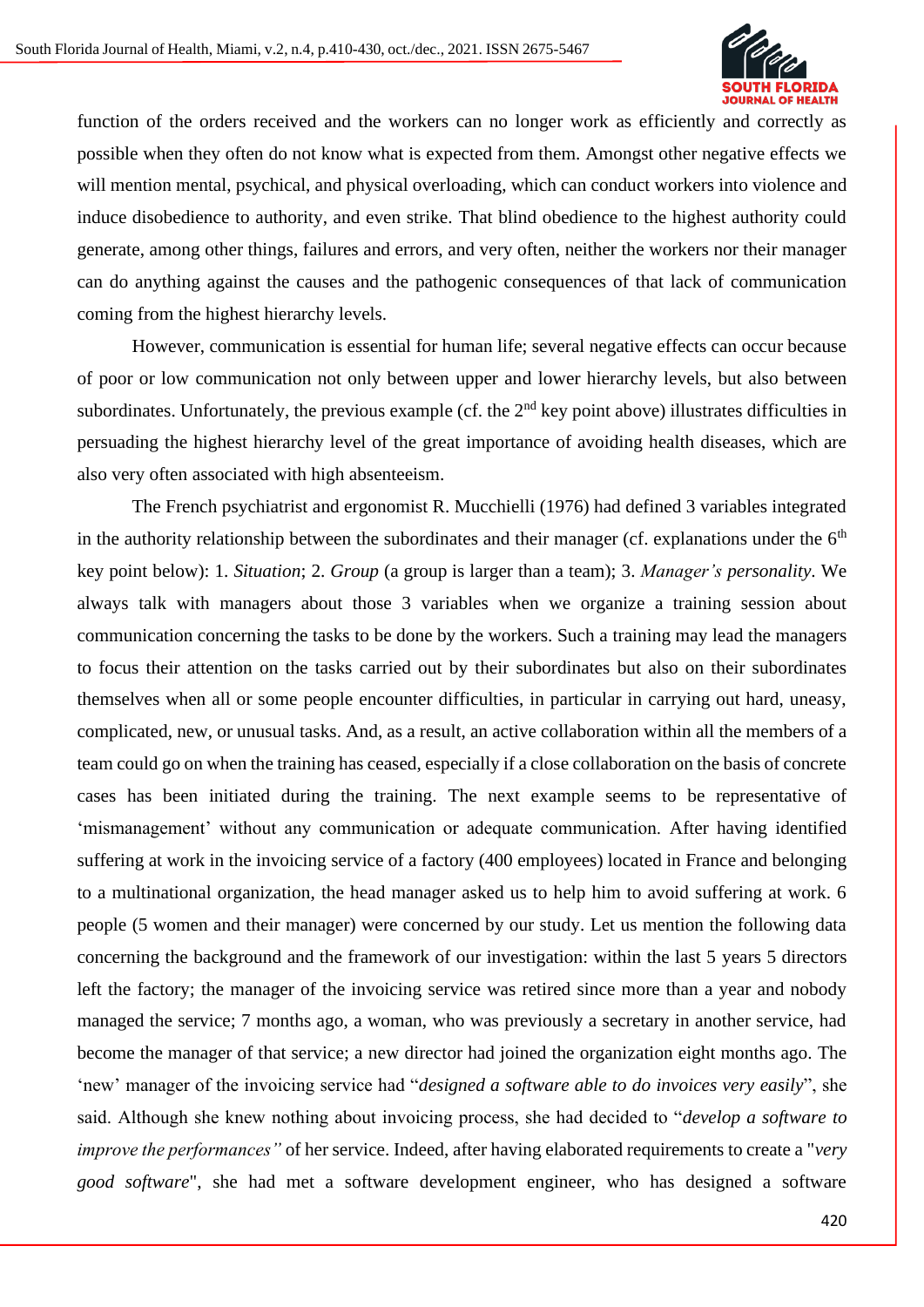

corresponding to the specifications provided by that manager. Unfortunately, the data given him were neither available in sufficient quantities and quality nor suitable for the tasks really and daily carried out by the employees. So, what had to happen has indeed happened: when the software was used for the first time, nobody could no longer work correctly. In fact, "*double binds*" (Bateson, 1969; Watzlawick and coll., 1967) occurred because it was not possible for the workers to perform their tasks, essentially for the following reasons: some essential data and linkages between data were not stored in the software; previous computer transactions and many technical words had been changed into user-unfriendly transactions and meaningless words respectively and, in addition, some words and transactions made no sense for the workers. That manager "*is always right and cannot recognize her errors*", the employees said. Among the effects of which we could call a "casting error" in the selection of the manager by the previous director, we will mention the following ones: the workers no longer trusted their manager because her authority was no more legitimate; the workers refused to communicate any longer with her; more than 2 workers were sick all the time and it was difficult for their coworkers to work efficiently due to overloading and overworking; the customers constantly called the workers because they found billing errors and the subordinates refused to answer the customers. However, after having met that manager face-to-face and talked with her about the problems encountered by her subordinates, we firmly believe that she wasn't aware of her malevolent management practices because her personality, competences and skills did not match these ones required for managing an invoicing service, and perhaps any service; *"double binds", also called "contradictory injunctions",* were induced because of pathogenic communication described by G. Bateson (1969) when he was studying the schizophrenic communication related to the "*pathology in relationship"*. When a "*double bind"* occurs, any sort of 'normal' communication between people can no longer exist. Let us summarize that pathogenic communication process as follows: "*A primary negative injunction*" is given by A, then "*a secondary injunction conflicting with the first at a more abstract level, and like the first enforced by punishments or signals which threaten survival*" is emitted by A, and, after that, A emits "*a tertiary negative injunction prohibiting the victim from escaping from the field* … *Finally, the complete set of ingredients is no longer necessary when the victim has learned to perceive his universe in double bind patterns*" (G. Bateson and Coll., 1969). *For example, in the invoicing service previously described* the primary injunction was the following: "*Today, you must make 100 invoices" …* but all the tasks required by the manager couldn't be performed because a lack of essential data in the software*;* after one hour a secondary order is given: *"Why are you working so slow as a snail?*" … but that last injunction was conflicting with the first order because the required tasks couldn't be performed and the manager couldn't answer the questions concerning the failures; and then the third order is given: "*Here, you don't make invoicing because you are not able to change your mind about the manner of making invoices,*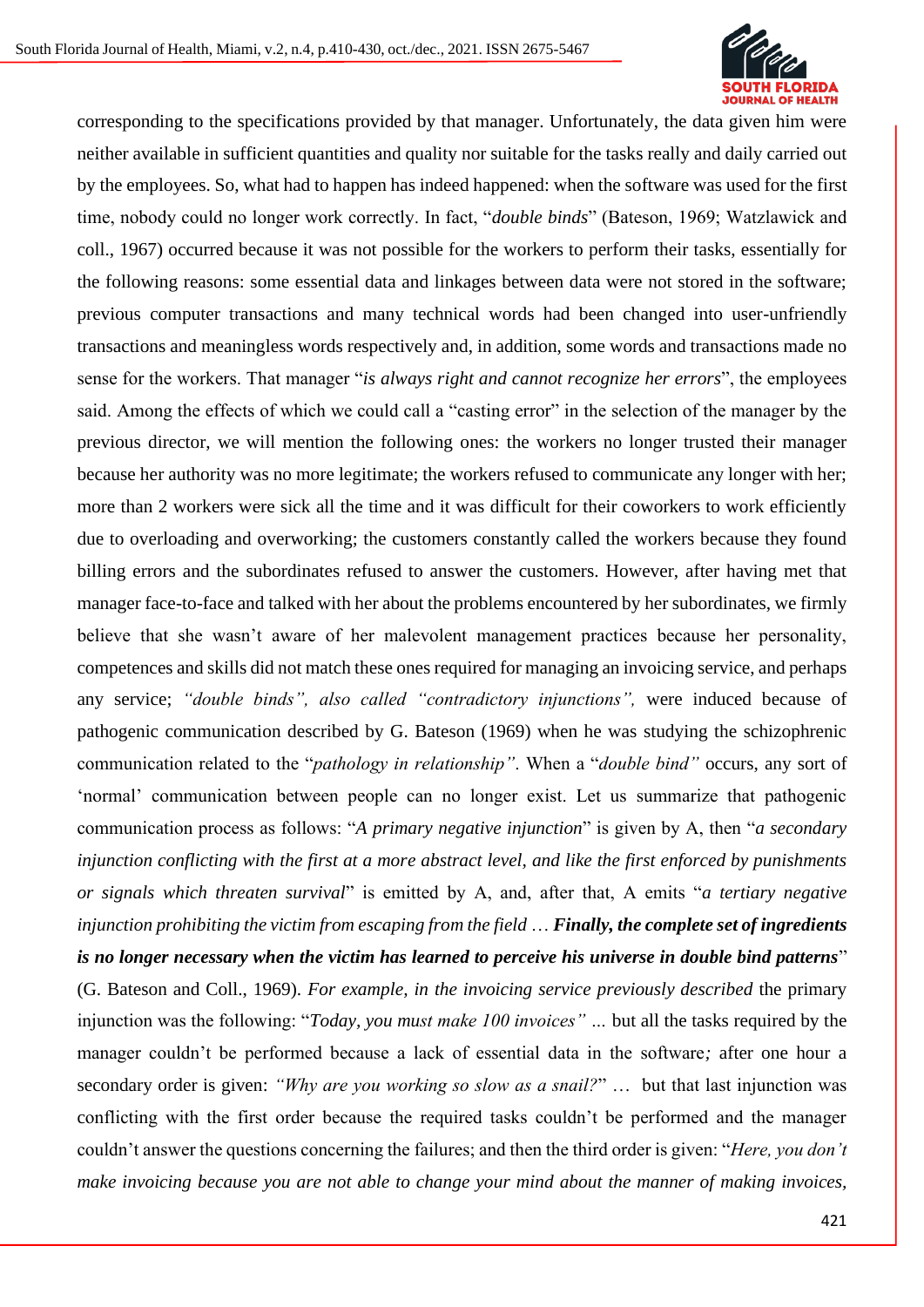

*though you use a very good software".* The subordinates knew that their manager had no idea about their tasks and was often changing her mind; so, in order to preserve their health, they had set up their own defensive strategy against iterative double-binds. However, even if that defensive strategy can function at the beginning, it finally cannot go on and on forever because health diseases (for instance from stress to burnout, bore-out, etc. until suicide) will soon occur. Amongst other possible consequences of failures in communication, we can also mention the reification of employees used as interchangeable pawns on the wishes of the manager, double bind patterns, decrease in motivation, and perhaps war neuroses, of what we are going to talk.

For the first time at the end of the  $1<sup>st</sup>$  World War, S. Freud & coll. (1918) talked about "*Kriegsneurosen*" ("war neuroses"). A war neurosis, K. Abraham said, is a traumatic neurosis consisting of a "*symptom complex*" whose manifestations can be "*tremor, restless, excitability, susceptibility, insomnia, anxiety*, *depressed mood and feeling of inadequacy"* (Abraham, 1918)*.* Freud said (1918): "*The war neuroses are … traumatic neuroses which have been made possible because of a conflict … between the previous pacific ego"* (which previously existed during peacetime at work) *"and the new soldier's ego"* (the current ego existing during wartime, i.e. now at work)*.* In other words, the war neurosis leads the worker to ask himself as follows: "*Am I guilty of a crime?"* As an analogical example, we would mention the situation encountered by the employee K. in Kafka's novel (Kafka, 1995) '*der Prozess*'. As concerns the war neuroses which sometimes occur at work, we will summarize one of its main manifestations as follows: a war neurosis does not induce a remembering of a past traumatic event, but a reliving of it; therefore, the patient suffering from a war neurosis suddenly and unexpectedly relives an event having arisen in the past and having been repressed in his or her unconscious. We described below an example of war neuroses related to a patient who was suffering, in particular because of failures in communication. It concerns a 56-year-old German woman who was born 8 years after the end of the second World War. She consulted us because she couldn't get a job. Why? When she was sitting faceto-face with a potential employer, she was "*paralyzed*" by an unspeakable fear and, at the same time, her German father who had died a few years earlier suddenly appeared before her eyes next to her previous manager. This patient suffered from a war neurosis because the shadow of events, by which she had been deeply traumatized, remained. Why? A war neurosis is induced by a mental connection suddenly occurring between a traumatic past event and another one which, at the same time, (re)appears in the present and leads people to relive, whether partially or wholly, the previous traumatic event. Amongst the "things" which could awake a war neurosis, we can mention the lack of communication, violence, conflicts of values, double binds, etc. Concerning that patient, the war neurosis had been induced not only due to the unknown past of her father (*Was he or wasn't a Nazi?*) but also because of her previous experience with a manager in an organization where she had worked during a long time. In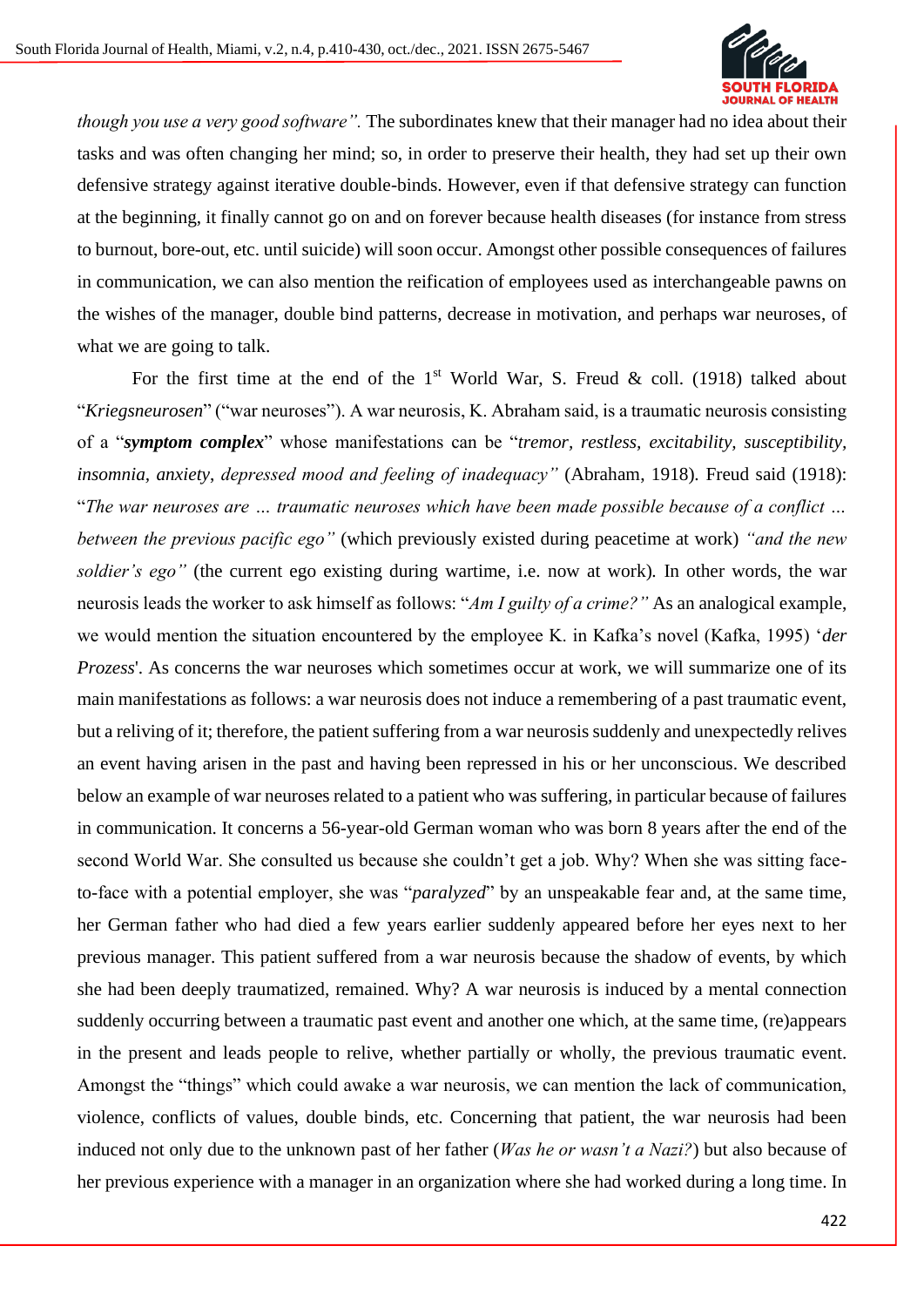

addition, she did not understand why she couldn't forget the pathogenic past events, though her coworkers had lived similar very negative events and had forgotten that 'bad' past where all kinds of communication were forbidden. We will add that her father was "*violent, though he was an active member of the Catholic Church … but it's very contradictory because Catholic people must obey to other values than violence*", she said (see the 7<sup>th</sup> key point about ethics). That patient relived a past event (manager's violence and lack of communication) which was reliving at the same time as another traumatic event (father's violence and lack of communication). This unexpected splitting between past and present suddenly arises from the patient's unconscious: his / her perception-consciousness of time and space disappears like in a dream state, except it is not a dream but a nightmare which induces psychical diseases. *However, the patient must be treated*. In that case, after the patient had understood and then was aware of it- why his father was violent, in particular after having investigated his possible past (in particular prison in Russia during 6 years, and then fear that a new world war might reoccur, etc.), the patient got another job. For that case and for many cases in order to treat or prevent suffering at work, we have applied 2 main principles: on the one side the patients must discover themselves, of course with our aid, the possible causes of their problems, and on the other side, if we deem it necessary, we strongly recommend them to read books that may be helpful for them (of course needless to say, we only recommend books which we have already read). *The example above mentioned concerning war neuroses* and often encountered today in Germany (Senfft, 2008) illustrates many intertwined links between private and occupational life; a war neurosis digs out the unconscious and intergenerational ghosts of the past (Third 'Reich') to change them in pathogenic shadows, in particular when it happens that managers, sometimes without any conscious intention of doing harm, do not communicate, or use unsuitable or pathogenic management means and tools able to induce double binds (for instance violence, power, inadequate communication, etc.) and, in addition, it often occurs that the workers feel themselves guilty, firmly believe it and say: "*If I feel myself guilty, perhaps I'm guilty"* Since it is hard to think logically when we are focusing our attention on ourselves (for example on a feeling of guilt), burnout and depression could arise. However, if the patients decide to talk about their feeling of guilt with a psychologist it will be easier to treat (Diel, 2007) them than when guilt is repressed in the unconscious.

**Sixth key point: a good manager must also be an "authoritarian" one.** In the Oxford Advanced Learner's Dictionary of Current English (Hornby, 1974), the word "*authority*" means "*power or right to give orders and make others obey*" or "*person with special knowledge*". What must be understood by manager's authority? Firstly, we believe "*authority*" is not a concept but a "*relationship*" (Mucchielli, 1976), which varies as a function of many elements ("*situation*", "*group*", manager's "*personality*", etc.) but also in relationship with the movement of factors and parameters in time and space. If, for whatever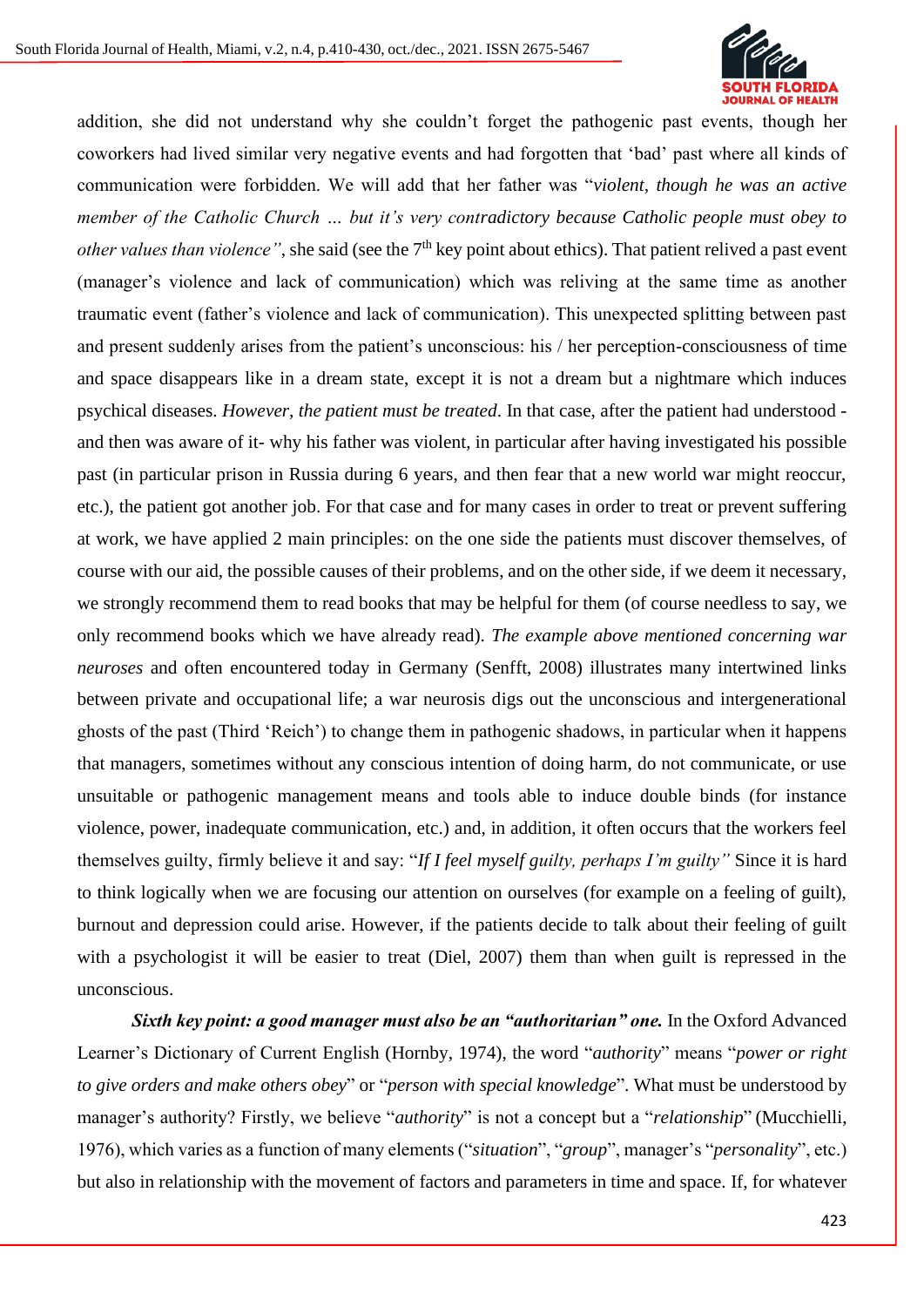

reason, managers do not feel themselves legitimate and believe that they are not perceived as being legitimate by their subordinates, the fear of losing their authority and power can lead them to exercise a 'totalitarian' authority over their subordinates who could feel pain and suffering. In such cases, psychical processes are involved in the elaboration of defense mechanisms whose aim is to protect people against pathogenic surrounding conditions / events not only for the manager but also for his or her subordinates. Indeed, and often, those defense mechanisms incite the manager to give, sometimes randomly, punishment sanctions, to use violence (Arendt, 1970, 1969) or force, and / or to carry out other similar pathogenic actions which could transmit toxic effects to working people. Amongst those pathogenic effects, we will mention loss of identity and/or of esteem (Maslow, 2013), even sometimes progressive loss of "physiological" needs (Maslow, 2013).

*To struggle against authoritarian management*, we propose a suitable training integrating, among other things, the following goals: 1. Giving more autonomy to the workers within the limits corresponding to their knowledge, skills, competences, and abilities; 2. Allowing employees to get an overall view of the work and of its immediate environment interacting with them and their tasks; 3. Inciting managers to set up proactive coworking not only between peers and their hierarchy but also between coworkers themselves in order to take more adequate decisions and to reduce managerial workload. At the end of such a training, the managers will become leaders-managers and will be able to manage benevolently and to build an appropriate authority relationship without applying violence (see the 7<sup>th</sup> key point below). Amongst 'negative' pathogenic concepts put into practice by managers fearing for their authority, we will also mention some traditional beliefs regarded as 'good' management practices by untrained and / or inexperienced managers: 1. Struggle for total domination; 2. Dividing and ruling 3. "*Whoever is not included is excluded"* 4. "*Whoever is not with me is against me*" (Arendt, 1951); 5. Burying one's head in the sand, etc.

*Although it is hard to list all the relevant factors* for elaborating proposals concerning a suitable authority relationship including manager's legitimacy, we will synthetize as follows the main parameters involved in an authority relationship: 1. Manager's abilities, skills, and knowledge concerning the tasks carried out by the subordinates; 2. Manager's experience and expertise; 3. Degree of mutual trust between managers and subordinates; 4. Lack of pressure and coercion on the workers; 5. Manager's ethics and communication. What does distinguish a leader from a manager? In our opinion, his or her competence to be chosen, recognized or knighted as a leader by the members of a team, a group, an organization. The next example shows how a director can become legitimate even if he manages at the highest level of a large organization (See next §).

In a plant (2,000 workers, including 100 administrative people) belonging to a multinational group, breakdowns very frequently occurred. A few months after the arrival of a new director the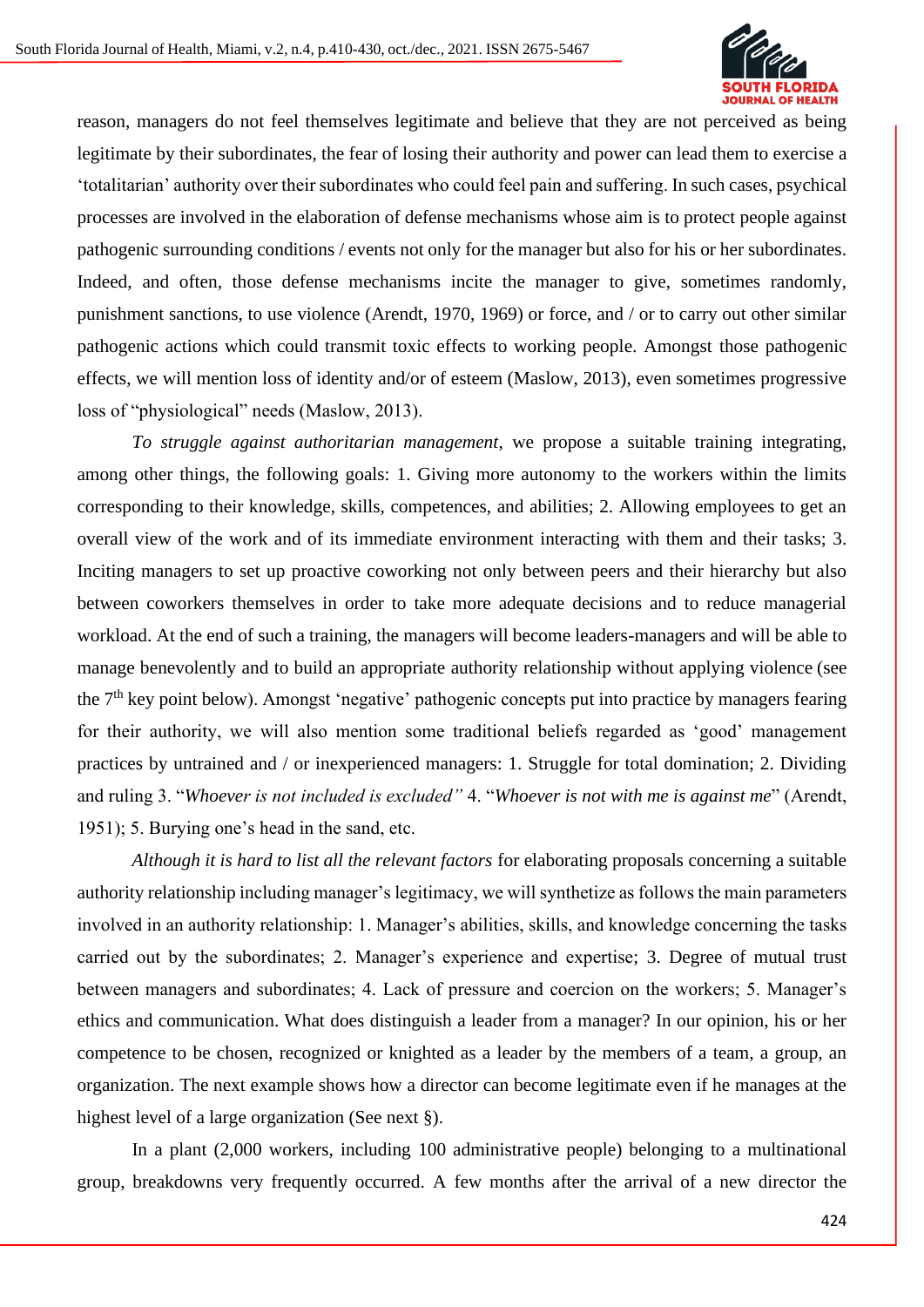

breakdowns had decreased by 50%. Why? At his arrival, that director talked with the workers about their tasks and as a mechanical engineer he took a real interest in technical problems which were often encountered by the handworkers. "*When he looks at a non-functional equipment, he always discovers why the machine is broken*", the workers said. So, he gained the trust of handworkers, the productivity increased and he was perceived as a "*good*" manager. Why? He perfectly knew how the machines functioned, he sometimes helped workers to solve their problems, and he was not constantly against their proposals for trying to improve safety, working conditions, and even working methods when it seemed to him that handworker' proposals were appropriate. We will add that his management principles are the opposite of these specified by Taylor (1911): "*these men were deliberately breaking their machines … If any part of the machine is broken the man in charge of it must pay at least a part of the cost of its repair, and the fines collected in this way will all be handed over the mutual beneficial association to help care for sick workmen".* We will add that, at his arrival in the plant, the director has understood that in most cases breakdowns were caused by the workers themselves because his predecessor 'knew nothing' about the technical tasks carried out by the workers, he didn't trust the employees and the communication was very low or inexistent, and so on.

**Seventh key point:** *the principles of ethics must not be integrated in the management of an organization. If, on the website of many organizations, a code of ethics is shown*, the fact remains that, sometimes, some managers don't exactly know the difference between "*value*" and "*virtue*" (MacIntyre, 1981), i.e. the difference(s) between ethics and their own moral respectively ('objective' values vs. 'subjective' virtues). In fact, moral consists of principles which must be respected by people because they firmly believe that they are in accordance with their own beliefs. Nevertheless, the very large and wide set of values is not similar to the one of virtues. Managers have to respect the social and ethical values in conformity with the ethical requirements under-the-law of the organization to which they belong, in particular to win the confidence of their subordinates. Unfortunately, it is not always the case because managers often act on the strength of their own values, which are referring to moral subjective values (virtues) and not to objective ones. Furthermore, it is hard for a manager to differentiate between authority and power because both words seem to have a priori a similar meaning. Indeed, we can say that authority is not similar to power because power often induces violence whereas authority doesn't induce violence, at least a priori. In addition, "*violence can destroy power*" (Arendt, 1970, 1969) but it is often the case when a 'violent management' is applied.

Now, let's look at a case encountered in a home breakdown service for household appliances. That organization employed 40 technicians, 3 engineers with a broader range of skills, 2 administrative people and one engineer-manager. As a function of the type of the breakdown the repair was carried out on the spot or in the plant; a worker could never drive a vehicle assigned to her / him since anybody was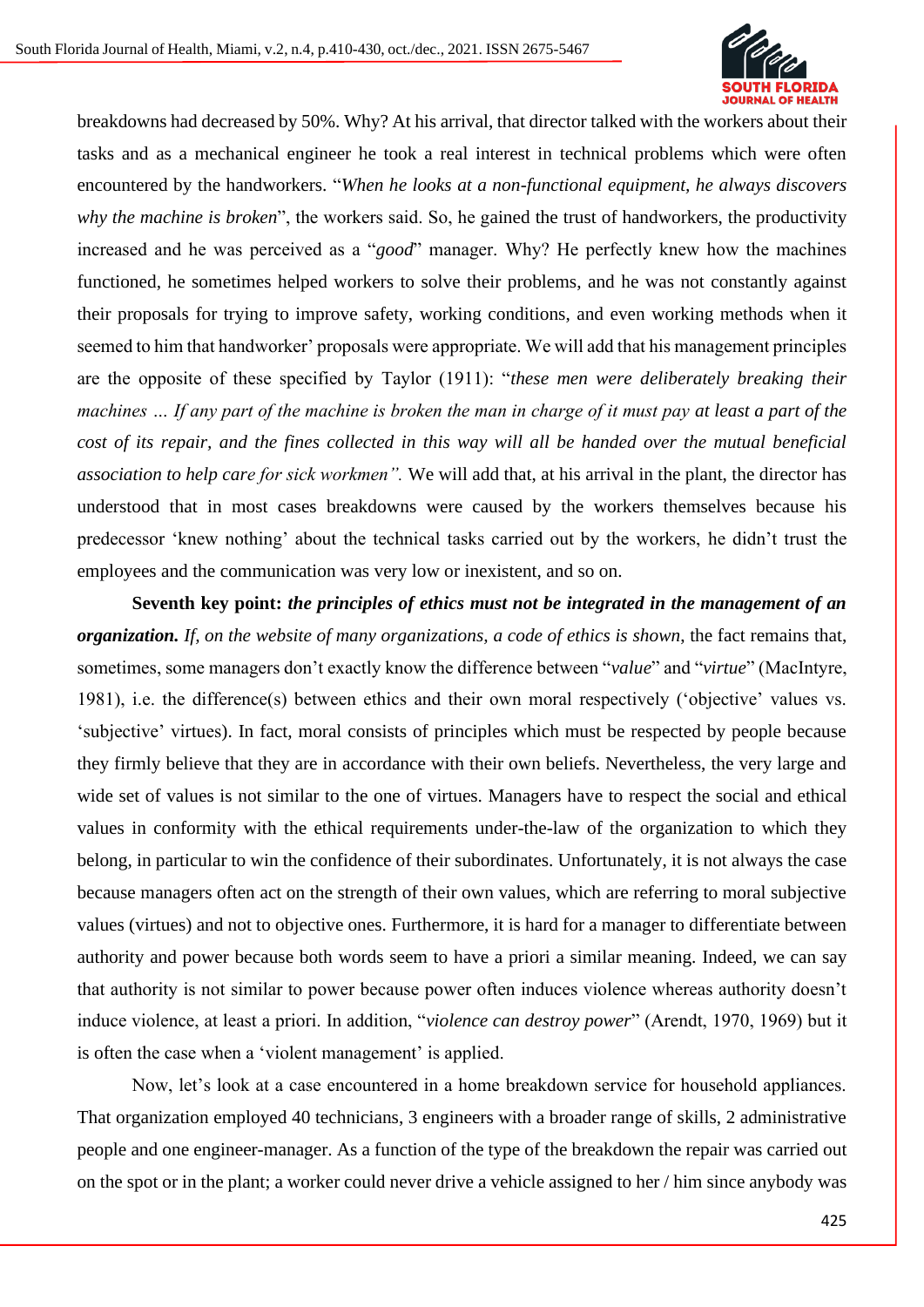

able to work either indoors or outdoors, and thus at any time. After having discovered car registration papers and insurance documents concerning one vehicle cannot be found, the head manager asked his subordinates but nobody knew anything about that loss; since it was not possible to find the worker having lost those documents, the manager was going to punish all people when he integrated a crosscompany management training which we were managing. During this training he decided to investigate his dilemma by asking himself and his peers as follows: "*Do I punish or not? Do I choose 'victims' at random in order to keep my subordinates in power? Do I punish all people? If yes, how to punish them?*" After having talked about his dilemma with his peers during the training, he finally understood that an arbitrary choice could very always induce an arbitrary power and that, in that case, he had to find an alternative means of management to avoid any 're-offending". In addition, since nobody knew when and where the documents had been lost, a punishment would have been perceived as unfair and unfounded by the technicians. At the end of the training, that manager said that, without adequate management means, his first idea (i.e. to punish at random) probably came from his childhood, during which any loss had to be punished and collective punishment was often given by his teachers. That example shows the difficulty of distinguishing ethics from moral. Even if everybody can obey his own 'subjective' system of virtues, the set of 'objective' values specified by an organization must be respected by all employees, including those or these being at the highest hierarchy level (sometimes, in very big organizations some of them can or could be unknown by workmen and even sometimes by managers!); if not, many pathogenic effects could occur and the gap between occupational values and 'personal values' (virtues) can induce conflicts and occupational diseases.

# **8 FOR GOING FURTHER**

**Can we find management practices allowing to induce wellbeing at work?** We will provide an affirmative, albeit inevitably only partial response to that question because the great number of parameters / factors to be taken in account differs from one organization to another. In our opinion, both conditions have to be met at least: 1. Management methods must be transformed from an instrument of suffering into an instrument of wellbeing at work; 2. Managers have to become leaders, and then leadersmanagers. In addition, perhaps it would make sense to introduce training models on conflict resolution in secondary school programs, for example basic concepts and rules in the field of conflict resolution (Silva, I., 2021) because managers often have to handle conflicts although they very often know neither means nor tools for resolving disputes.

*Training.* "*Management is a practice that cannot be taught as a science or a profession; in fact, it cannot be taught at all"* but "*Managers can sit in small groups and consider their experience in the light of insightful concepts"*, Mintzberg said (2009). We agree with Mintzberg's opinion but we should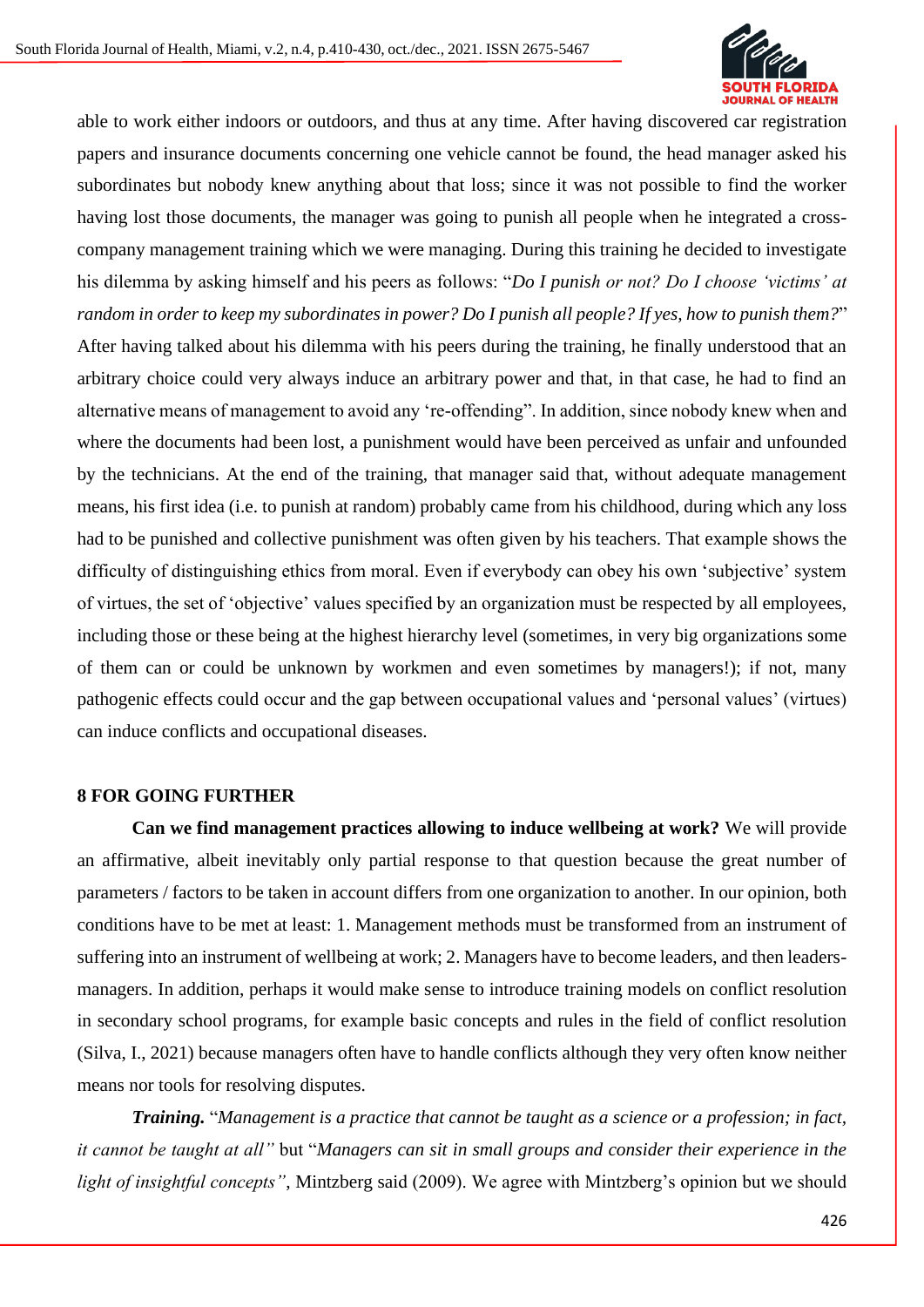

like to end our response on an optimist note illustrating that it is quite possible to create new ways, through trainings, for improving management practices and methods, but the road will be long and sometimes painful because management is never a permanent achievement but always needs to be challenged.

*Coaching. Let us look at the positive example* concerning an organization where the number of employees continuously varied from 70 to 150 as a function of the ongoing contracts. The workers trained and coached people encountering difficulties to get a job (disabilities; illiteracy; lack of skills, etc.). A 55-year woman managed that association. When we received her, her request was as follows: "*Can you help me to manage because I got my job, though I couldn't manage? It seems to me that I have no legitimacy because I have "worked" in that association as a volunteer but I am afraid of managing my previous coworkers. My aim is to become a 'good' manager in order to prevent employees and also me from suffering at work.*" This manager had worked during 10 years as a volunteer in that organization 2 days per week; when the previous director retired, the president asked her to become a director because she knew very well the running of the organization. *Our coaching method* was the following: 1. Firstly, past real-life cases were analyzed as a function of both psychological concepts and management principles / rules; 2. Secondly, the director tried to search for improving her behavior in several occupational situations.

*Both coaching and training.* We preconize a choose from case to case after having analyzed the possible factors and parameters involved in the failures in management.

*Peer discussion, co-working.* We emphasize that peer discussions, discussions between managers and subordinates, and co-working within a team are of great importance in the process allowing people to meet wellbeing at work.

# **9 CONCLUSION**

We can compare the act of managing and the action carried out by a conductor of orchestra who directs and moves his / her baton according to methods and rules requiring expertise. If the work carried out by that conductor might, a priori, seem very easy to do, that is far from being the case. Moving a baton or giving orders is very difficult and requires knowledge, skills, and expertise. In addition, a mutual trust is necessary in a world where the numerical transition concerns more and more people facing new technologies requiring more and more 'knew' skills, abilities, etc. The "crème de la crème" would be for a manager to become a leader-manager and to be recognized as legitimate by the members of his or her team, and sometimes even to be elected by them; furthermore, this leader-manager can continuously create and develop his or her own style. However, the manager has to be aware of this main principle**:**  authority without trust cannot go on like this because mutual trust and confidence in manager and in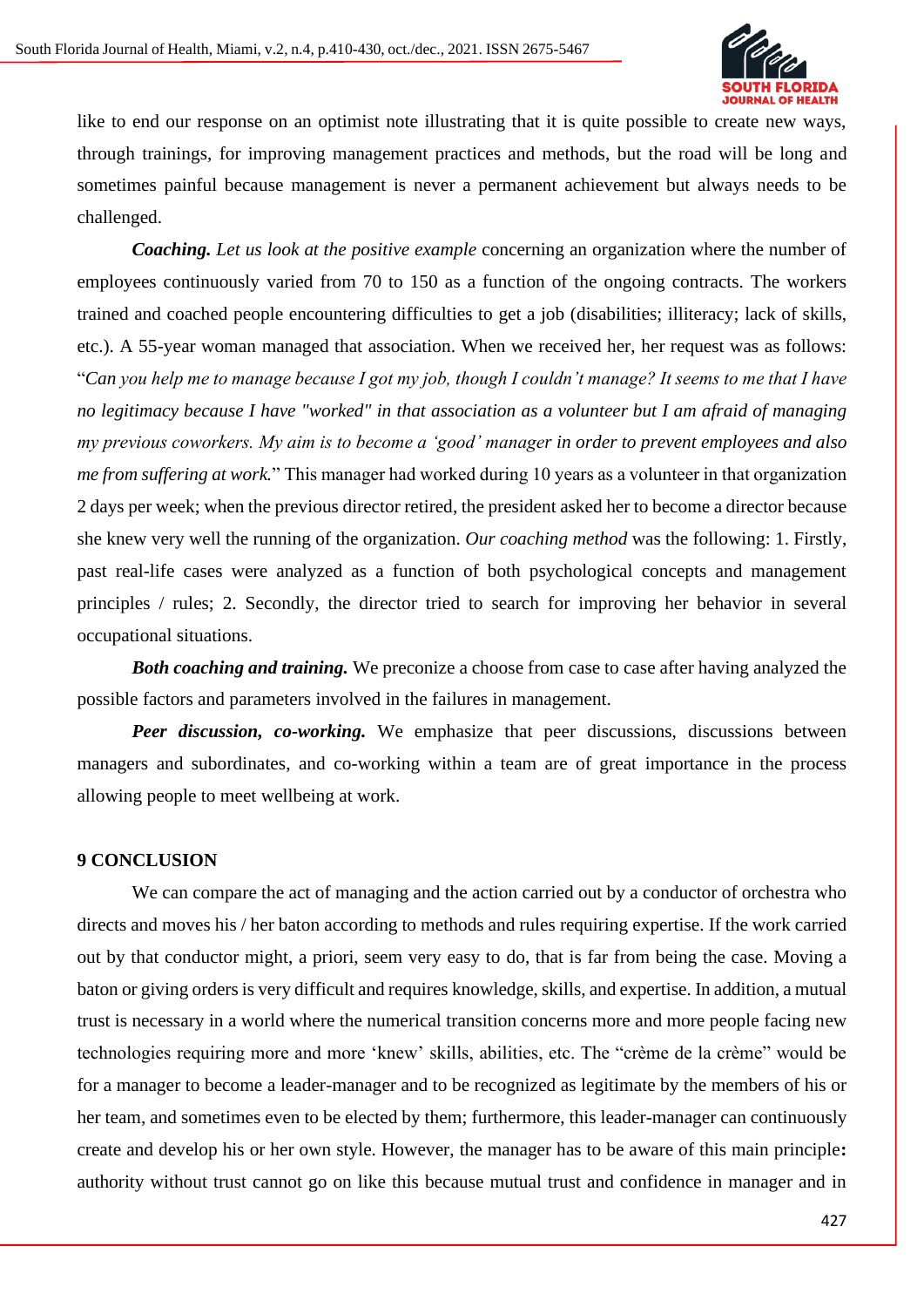

coworkers are necessary to set up lower risk for harm and to improve and finally reach wellbeing at work.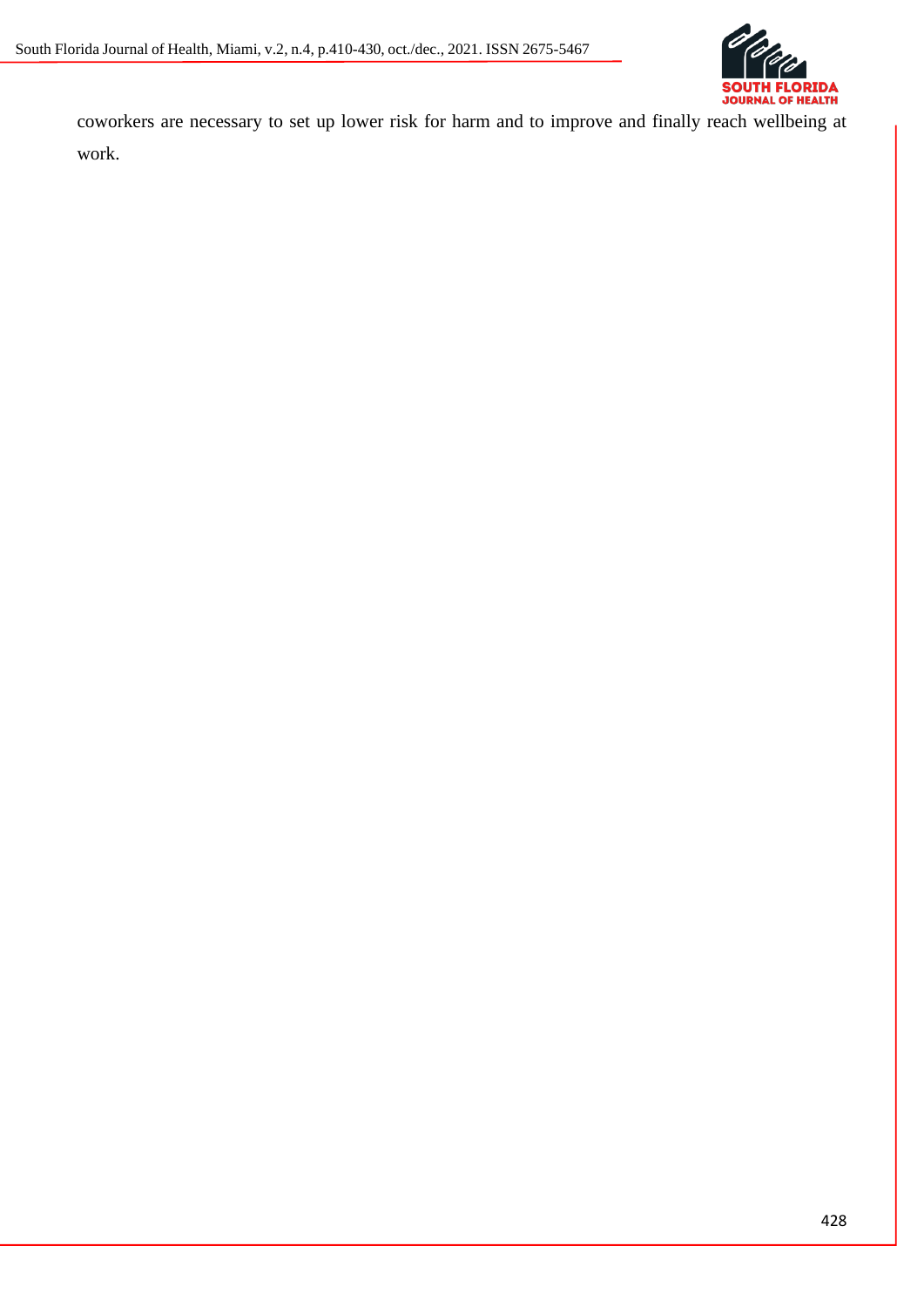

# **REFERENCES**

Arendt*,* H. (1977). *Between Past and Future. What is authority?* New-York: Penguin Group.

Arendt, H. (1970, 1969). *On violence.* New York: Harcourt.

Arendt, H. (1951). *The origins of totalitarianism*. New-York: Penguin Classics.

Bateson, G. (1969). Double bind in Steps to an ecology of mind. Chicago and London: The University of Chicago Press.Bourricaud*,* F. (1961). *Esquisse d'une théorie de l'autorité.* Paris: Plon.

Daujard, E. (1986). *L'ergonomie: multidiscipline ou interdiscipline?* in RGS. Grenoble: SAP.

Dejours, C. & Deranty, J. P. (2015). The Centrality of work at https://www.researchgate.net/publication/275725300\_The\_Centrality\_of\_Work

Diel, P. (2007). *Culpabilité et lucidité: le complexe et le mythe d'Œdipe.* Paris: Ed. Payot.

Freud, S., Ferenczi, S., Abraham, K., Simmel, E. & Jones, E. (1918). *Zur Psychoanalyse der Kriegsneurosen.* Leipzig & Wien: Internationaler psychoanalytischer Verlag.

Fromm, E (1967). *Man for himself. An inquiry into the psychology of ethics.* New York: Fawcett World Library.

Garnier-Daujard, E. (2006). *Le stress collectif.* Bordeaux: Ed. Préventique.

Hornby, A.S. (1974). *Oxford Advanced Learner's Dictionary of Current English.* Oxford: Oxford university press.

Kafka, F. (1995). *Der Prozess*. Husum: Hamburger Lesehefte Verlag.

Lunt, P. (2009). *Stanley Milgram. Understanding obedience and its implications.* New-York: Palgrave Macmillan.

MacIntyre, A. (1981). *After virtue.* Notre Dame: University of Notre Dame Press.

Maslow, A. (2013). *A theory of human motivation.* U. S. A.: Psychology Classics Series.

Milgram, S. (1974). *Obedience to authority.* New-York: Harper and Row.

Miller, A. (1980). *Am Anfang war Erziehung.* Frankfurt am Main: Suhrkamp.

Mintzberg, H. (2009). *Simply managing: What managers can do and can do better.* Oakland: Berrett-Koehler Publishers.

Mucchielli*,* R. (1976). *Psychologie de la relation d'autorité.* Issy-les-Moulineaux: Ed. ESF.

Senfft, A. (2008). *Schweigen tut weh.* Berlin: Ullstein Buchverlage.